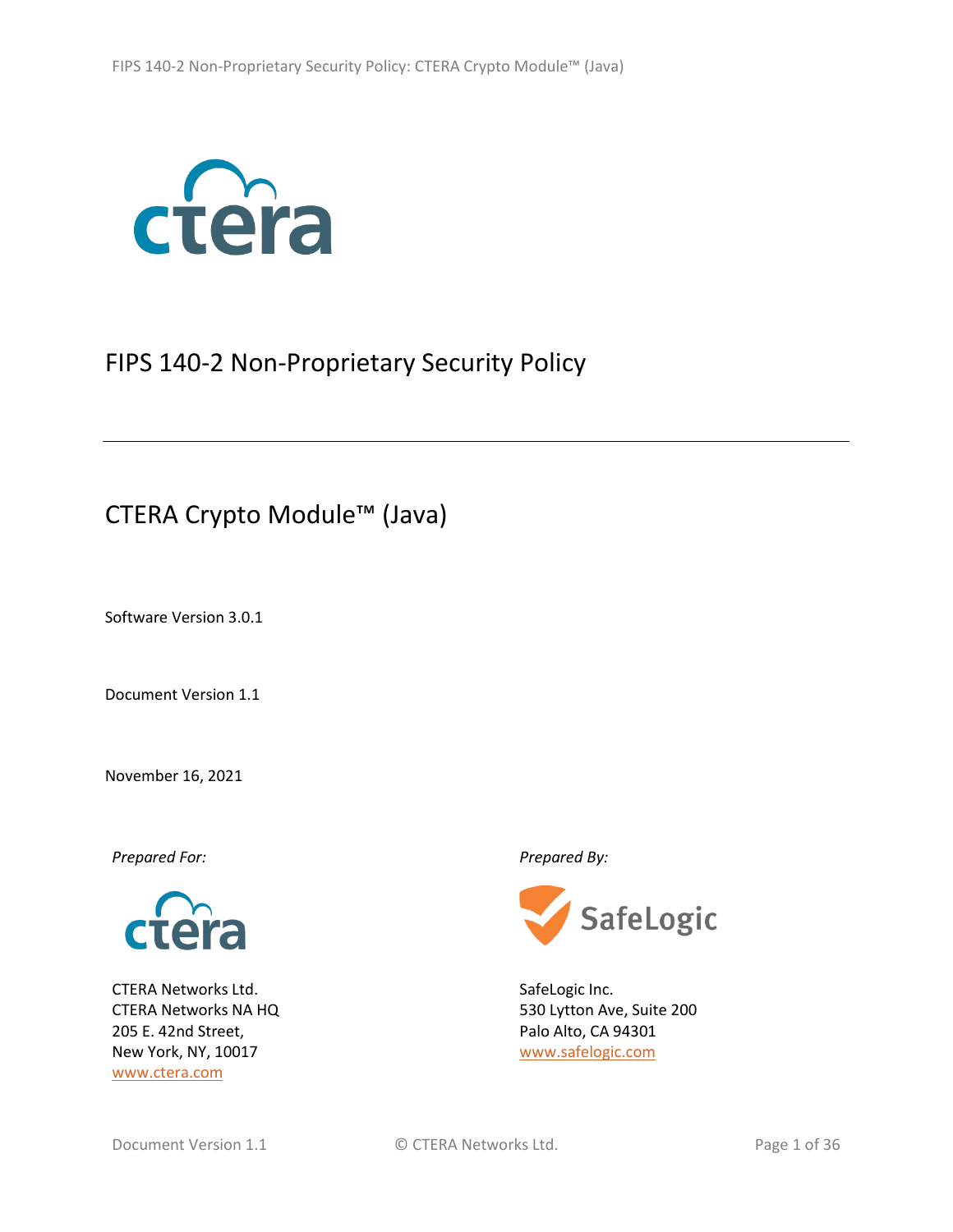# **Overview**

This document provides a non-proprietary FIPS 140-2 Security Policy for the CTERA Crypto Module™ (Java).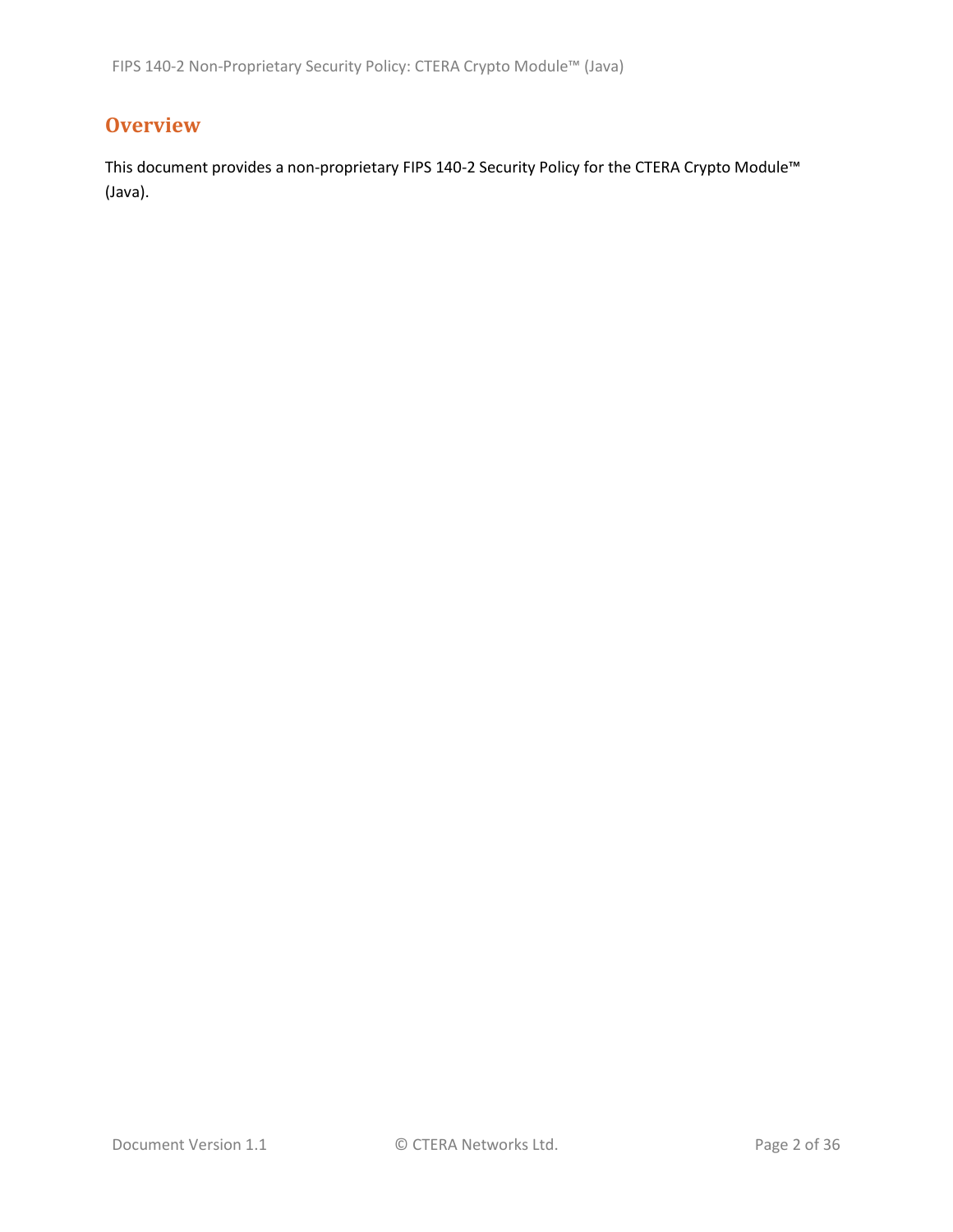# **Table of Contents**

| $\mathbf{1}$ |       |  |
|--------------|-------|--|
|              | 1.1   |  |
|              | 1.2   |  |
|              | 1.3   |  |
|              | 1.4   |  |
| $\mathbf{2}$ |       |  |
|              | 2.1   |  |
|              | 2.1.1 |  |
|              | 2.1.2 |  |
|              | 2.1.3 |  |
|              | 2.1.4 |  |
|              | 2.1.5 |  |
|              | 2.1.6 |  |
|              | 2.2   |  |
|              | 2.2.1 |  |
|              | 2.2.2 |  |
|              | 2.3   |  |
|              | 2.4   |  |
|              | 2.4.1 |  |
|              | 2.4.2 |  |
|              | 2.5   |  |
|              | 2.6   |  |
|              | 2.6.1 |  |
|              | 2.7   |  |
|              | 2.7.1 |  |
|              | 2.7.2 |  |
|              | 2.8   |  |
| 3            |       |  |
|              | 3.1   |  |
|              | 3.1.1 |  |
|              | 3.1.2 |  |
|              | 3.1.3 |  |
|              | 3.1.4 |  |
|              | 3.1.5 |  |
| 4            |       |  |
|              | 4.1   |  |
|              | 4.2   |  |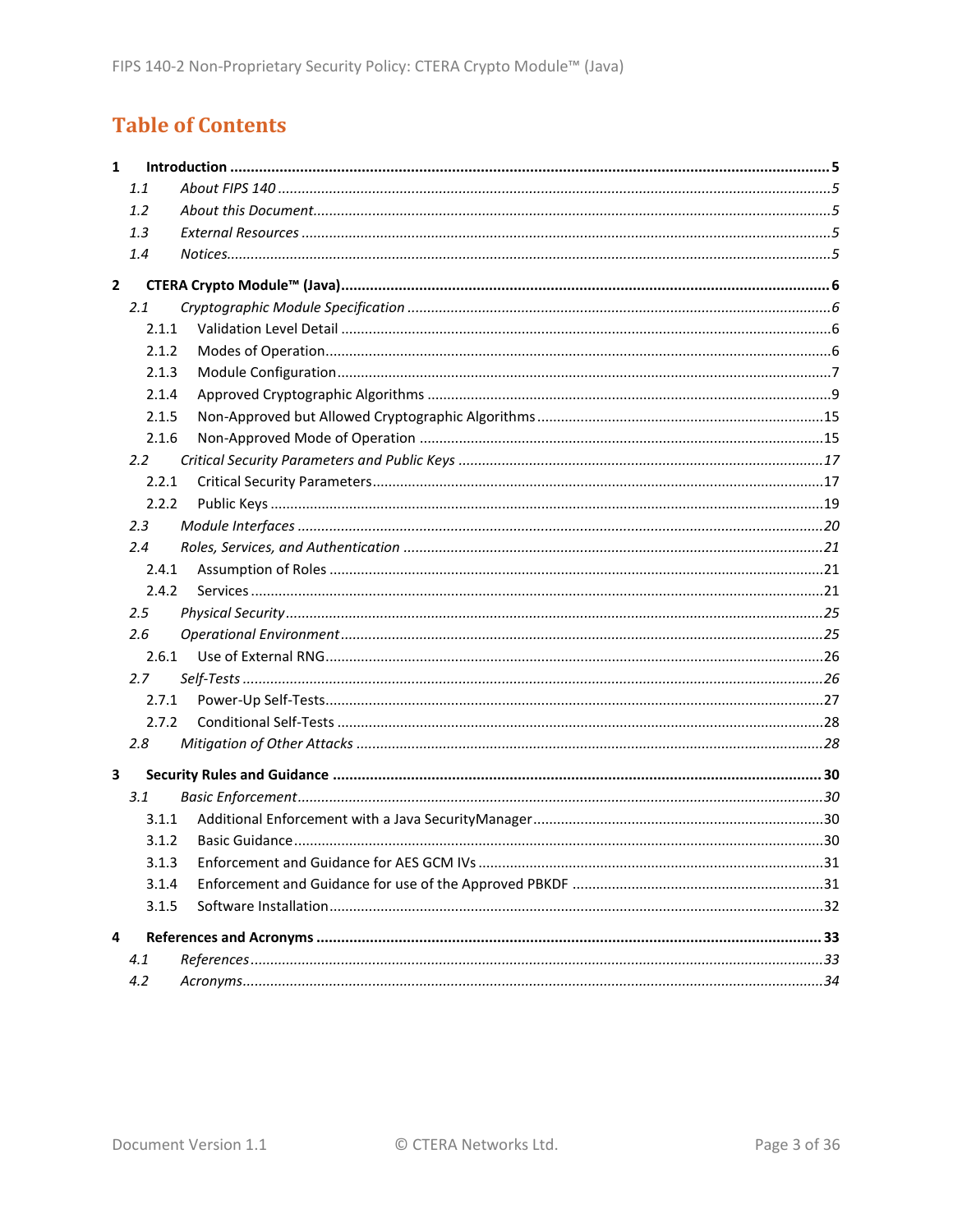# **List of Tables**

# **List of Figures**

|--|--|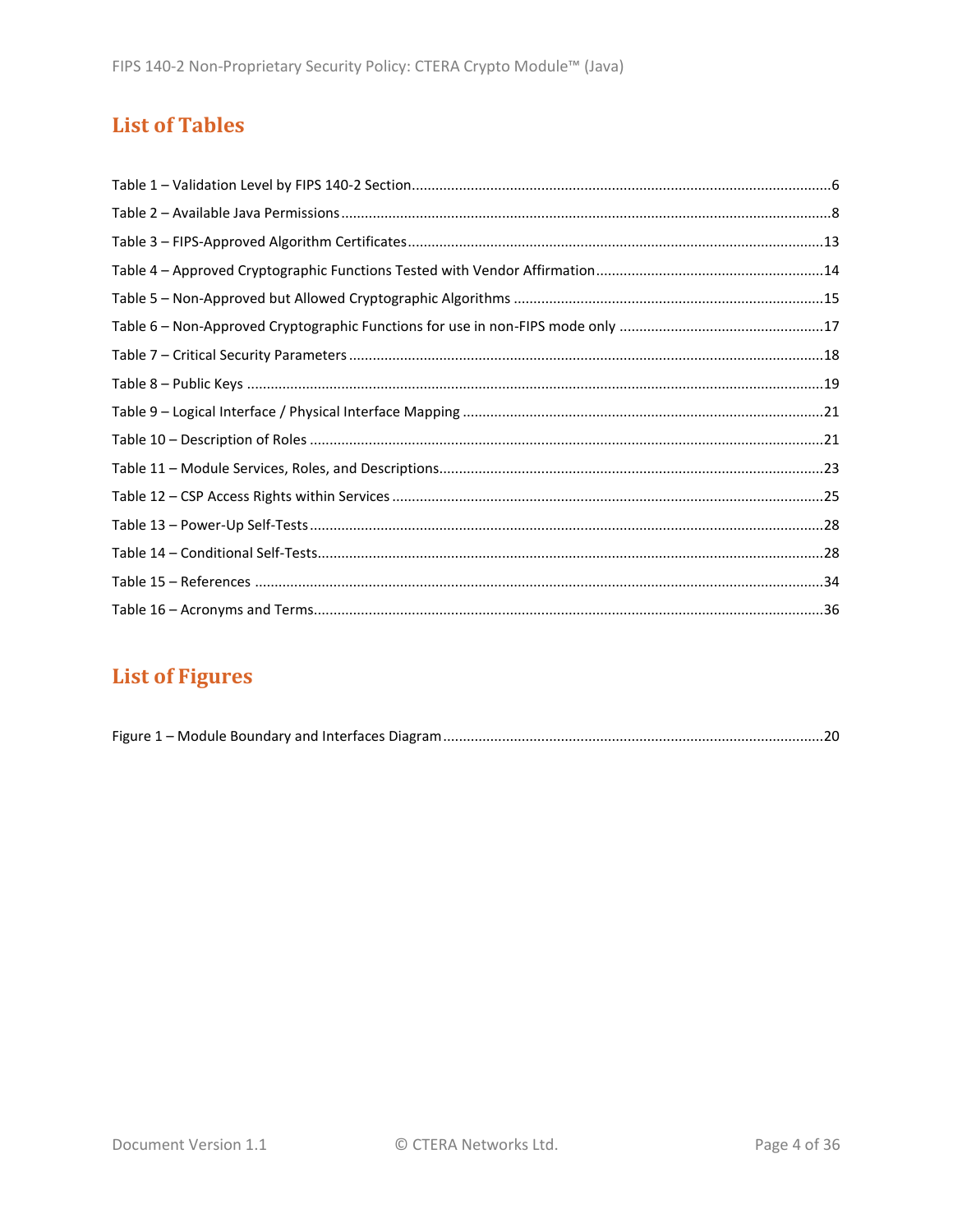# <span id="page-4-0"></span>**1 Introduction**

## <span id="page-4-1"></span>**1.1 About FIPS 140**

Federal Information Processing Standards Publication 140-2 — Security Requirements for Cryptographic Modules specifies requirements for cryptographic modules to be deployed in a Sensitive but Unclassified environment. The National Institute of Standards and Technology (NIST) and Canadian Centre for Cyber Security (CCCS) Cryptographic Module Validation Program (CMVP) run the FIPS 140 program. The NVLAP accredits independent testing labs to perform FIPS 140 testing; the CMVP validates modules meeting FIPS 140 validation. *Validated* is the term given to a module that is documented and tested against the FIPS 140 criteria.

More information is available on the CMVP website a[t http://csrc.nist.gov/groups/STM/cmvp/index.html.](http://csrc.nist.gov/groups/STM/cmvp/index.html)

### <span id="page-4-2"></span>**1.2 About this Document**

This non-proprietary Cryptographic Module Security Policy for CTERA Crypto Module™ (Java) from CTERA Networks Ltd. ("CTERA") provides an overview of the product and a high-level description of how it meets the overall Level 1 security requirements of FIPS 140-2.

The CTERA Crypto Module™ (Java) may also be referred to as the "module" in this document.

#### <span id="page-4-3"></span>**1.3 External Resources**

The CTERA website [\(https://www.ctera.com/\)](https://www.ctera.com/) contains information on CTERA services and products. The Cryptographic Module Validation Program website contains links to the FIPS 140-2 certificate and CTERA contact information.

#### <span id="page-4-4"></span>**1.4 Notices**

This document may be freely reproduced and distributed in its entirety without modification.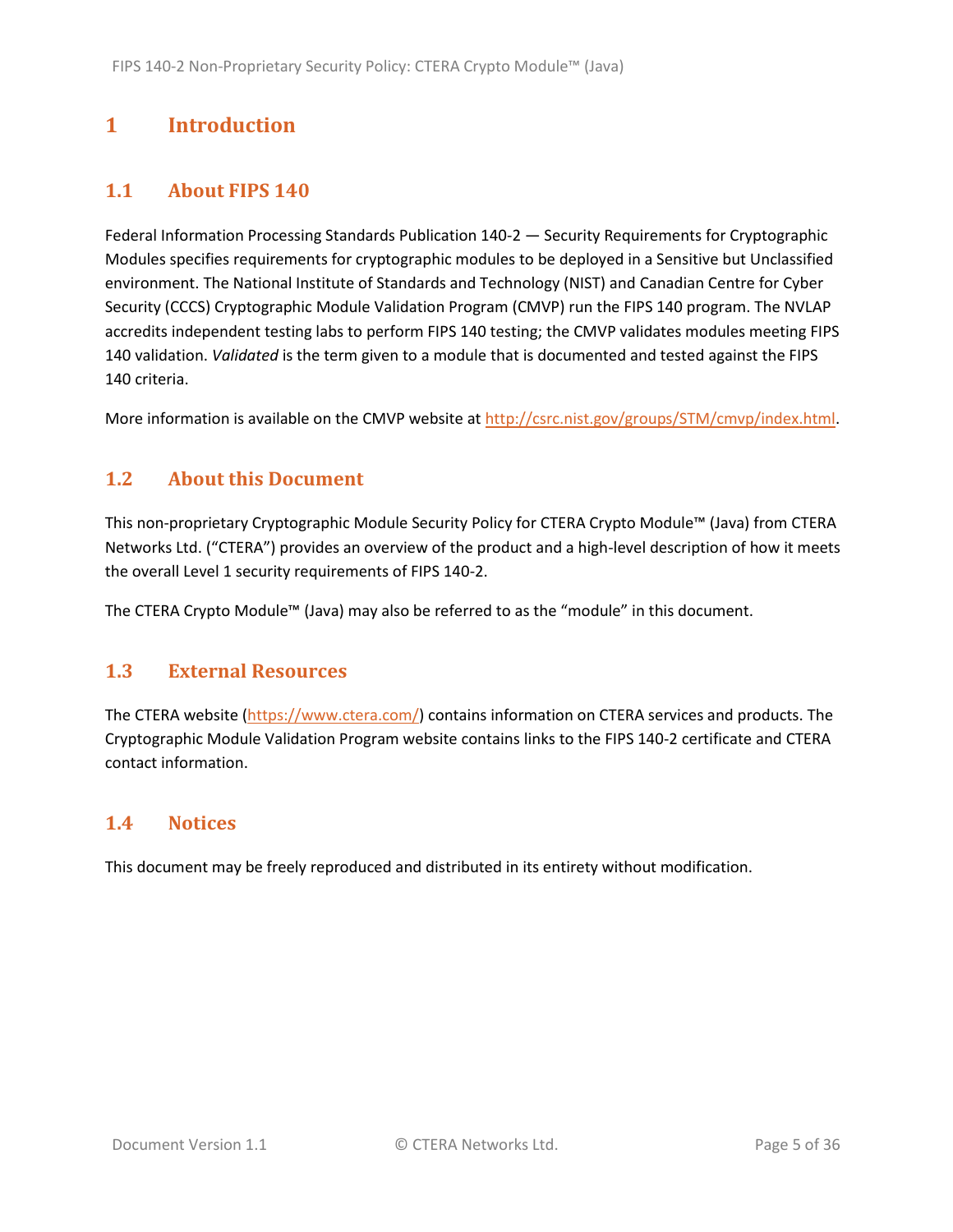# <span id="page-5-0"></span>**2 CTERA Crypto Module™ (Java)**

# <span id="page-5-1"></span>**2.1 Cryptographic Module Specification**

The CTERA Crypto Module™ (Java) is the FIPS validated cryptographic provider for the CTERA Portal.

The module's logical cryptographic boundary is the Java Archive (JAR) file (ccj-3.0.1.jar). The module is a multi-chip standalone embodiment installed on a General Purpose Device. The module is a software module and relies on the physical characteristics of the host platform. The module's physical cryptographic boundary is defined by the enclosure of the host platform.

All operations of the module occur via calls from host applications and their respective internal daemons/processes. As such there are no untrusted services calling the services of the module.

### <span id="page-5-2"></span>**2.1.1 Validation Level Detail**

The following table lists the module's level of validation for each area in FIPS 140-2:

| <b>FIPS 140-2 Section Title</b>                              | <b>Validation Level</b> |
|--------------------------------------------------------------|-------------------------|
| Cryptographic Module Specification                           |                         |
| Cryptographic Module Ports and Interfaces                    |                         |
| Roles, Services, and Authentication                          | 1                       |
| Finite State Model                                           | 1                       |
| <b>Physical Security</b>                                     | N/A                     |
| <b>Operational Environment</b>                               | 1                       |
| Cryptographic Key Management                                 | 1                       |
| Electromagnetic Interference / Electromagnetic Compatibility |                         |
| Self-Tests                                                   | 1                       |
| Design Assurance                                             |                         |
| Mitigation of Other Attacks                                  |                         |

**Table 1 – Validation Level by FIPS 140-2 Section**

### <span id="page-5-3"></span>**2.1.2 Modes of Operation**

The module supports two modes of operation: Approved and Non-approved. The module will be in FIPSapproved mode when the appropriate transition method is called. To verify that a module is in the Approved Mode of operation, the user can call a FIPS-approved mode status method (*CryptoServicesRegistrar.isInApprovedOnlyMode()*). If the module is configured to allow approved and non-approved mode operation, a call to *CryptoServicesRegistrar.setApprovedMode(true)* will switch the current thread of user control into approved mode.

In FIPS-approved mode, the module will not provide non-approved algorithms, therefore, exceptions will be called if the user tries to access non-approved algorithms in the Approved Mode.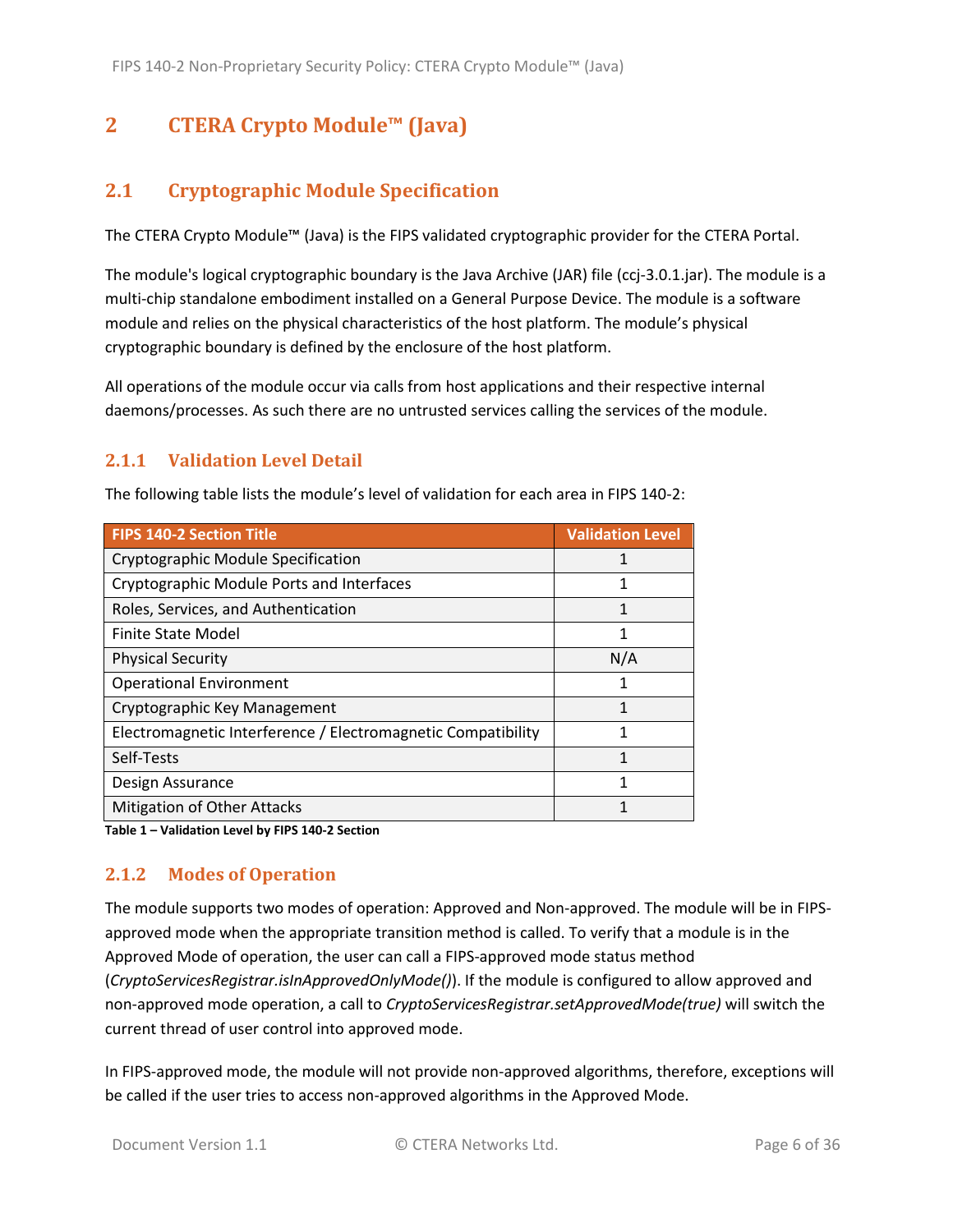### <span id="page-6-0"></span>**2.1.3 Module Configuration**

In default operation, the module will start with both approved and non-approved mode enabled.

If the module detects that the system property *com.safelogic.cryptocomply.fips.approved\_only* is set to *true* the module will start in approved mode and non-approved mode functionality will not be available.

If the underlying JVM is running with a Java Security Manager installed, the module will be running in approved mode with secret and private key export disabled.

Use of the module with a Java Security Manager requires the setting of some basic permissions to allow the module HMAC-SHA-256 software integrity test to take place as well as to allow the module itself to examine secret and private keys. The basic permissions required for the module to operate correctly with a Java Security Manager are indicated by a Y in the **Req** column of Table 2 – [Available Java Permissions.](#page-7-0)

| <b>Permission</b>        | <b>Settings</b>               | Req | <b>Usage</b>               |
|--------------------------|-------------------------------|-----|----------------------------|
| RuntimePermission        | "getProtectionDomain"         | Y   | Allows checksum to be      |
|                          |                               |     | carried out on jar         |
| RuntimePermission        | "accessDeclaredMembers"       | Y   | Allows use of reflection   |
|                          |                               |     | API within the provider    |
| PropertyPermission       | "java.runtime.name", "read"   | N   | Only if configuration      |
|                          |                               |     | properties are used        |
| SecurityPermission       | "putProviderProperty.BCFIPS"  | N   | Only if provider installed |
|                          |                               |     | during execution           |
| CryptoServicesPermission | "unapprovedModeEnabled"       | N   | Only if unapproved         |
|                          |                               |     | mode algorithms            |
|                          |                               |     | required                   |
| CryptoServicesPermission | "changeToApprovedModeEnabled" | N   | Only if threads allowed    |
|                          |                               |     | to change modes            |
| CryptoServicesPermission | "exportSecretKey"             | N   | To allow export of secret  |
|                          |                               |     | keys only                  |
| CryptoServicesPermission | "exportPrivateKey"            | N   | To allow export of         |
|                          |                               |     | private keys only          |
| CryptoServicesPermission | "exportKeys"                  | Y   | Required to be applied     |
|                          |                               |     | for the module itself.     |
|                          |                               |     | Optional for any other     |
|                          |                               |     | codebase.                  |
| CryptoServicesPermission | "tlsNullDigestEnabled"        | N   | Only required for TLS      |
|                          |                               |     | digest calculations        |
| CryptoServicesPermission | "tlsPKCS15KeyWrapEnabled"     | N   | Only required if TLS is    |
|                          |                               |     | used with RSA              |
|                          |                               |     | encryption                 |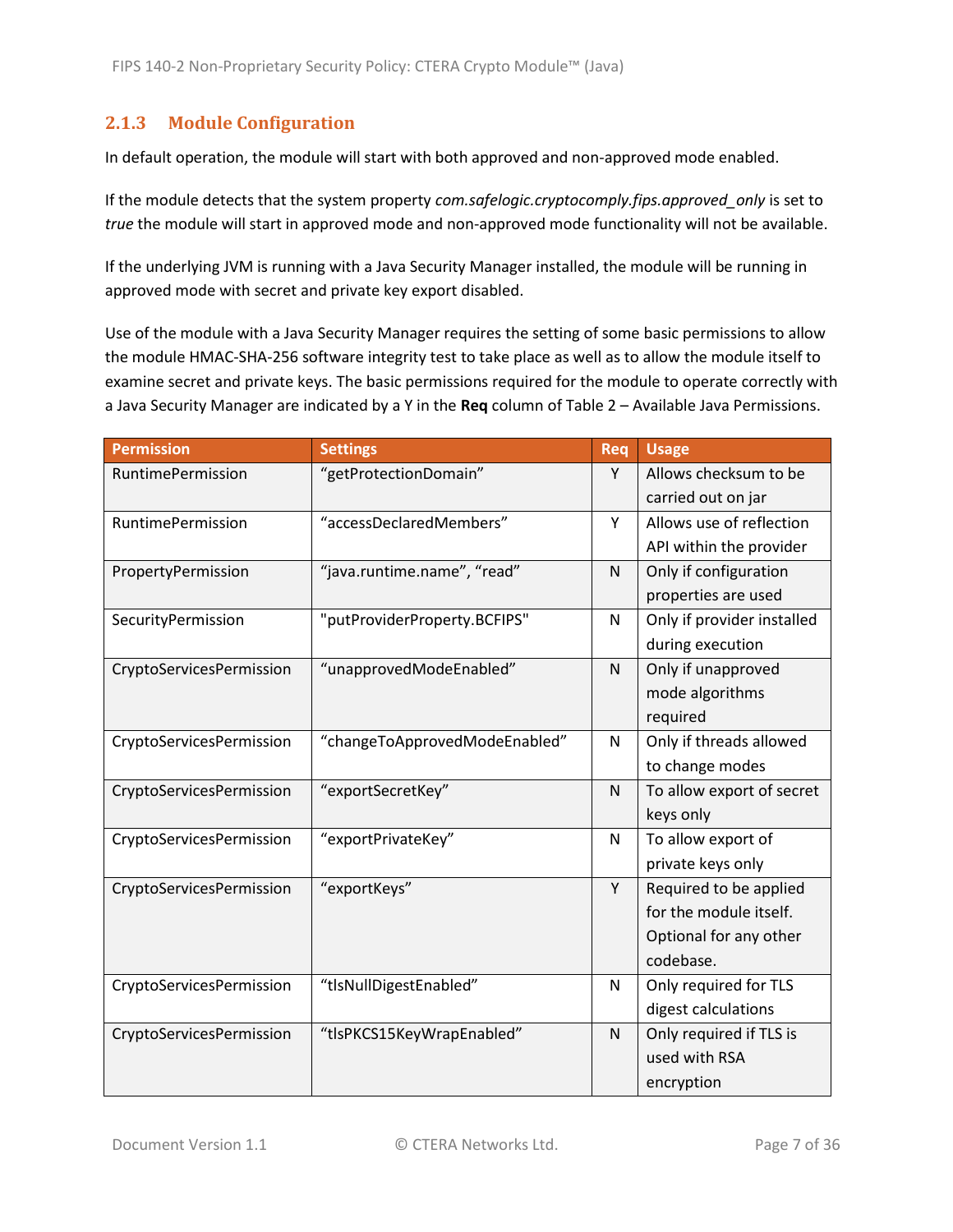| <b>Permission</b>        | <b>Settings</b>        | Reg | <b>Usage</b>                   |
|--------------------------|------------------------|-----|--------------------------------|
| CryptoServicesPermission | "tlsAlgorithmsEnabled" | N   | <b>Enables both NullDigest</b> |
|                          |                        |     | and PKCS15KeyWrap              |
| CryptoServicesPermission | "defaultRandomConfig"  | N   | Allows setting of default      |
|                          |                        |     | SecureRandom                   |
| CryptoServicesPermission | "threadLocalConfig"    | N   | Required to set a thread       |
|                          |                        |     | local property in the          |
|                          |                        |     | CryptoServicesRegistrar        |
| CryptoServicesPermission | "globalConfig"         | N   | Required to set a global       |
|                          |                        |     | property in the                |
|                          |                        |     | CryptoServicesRegistrar        |

<span id="page-7-0"></span>**Table 2 – Available Java Permissions**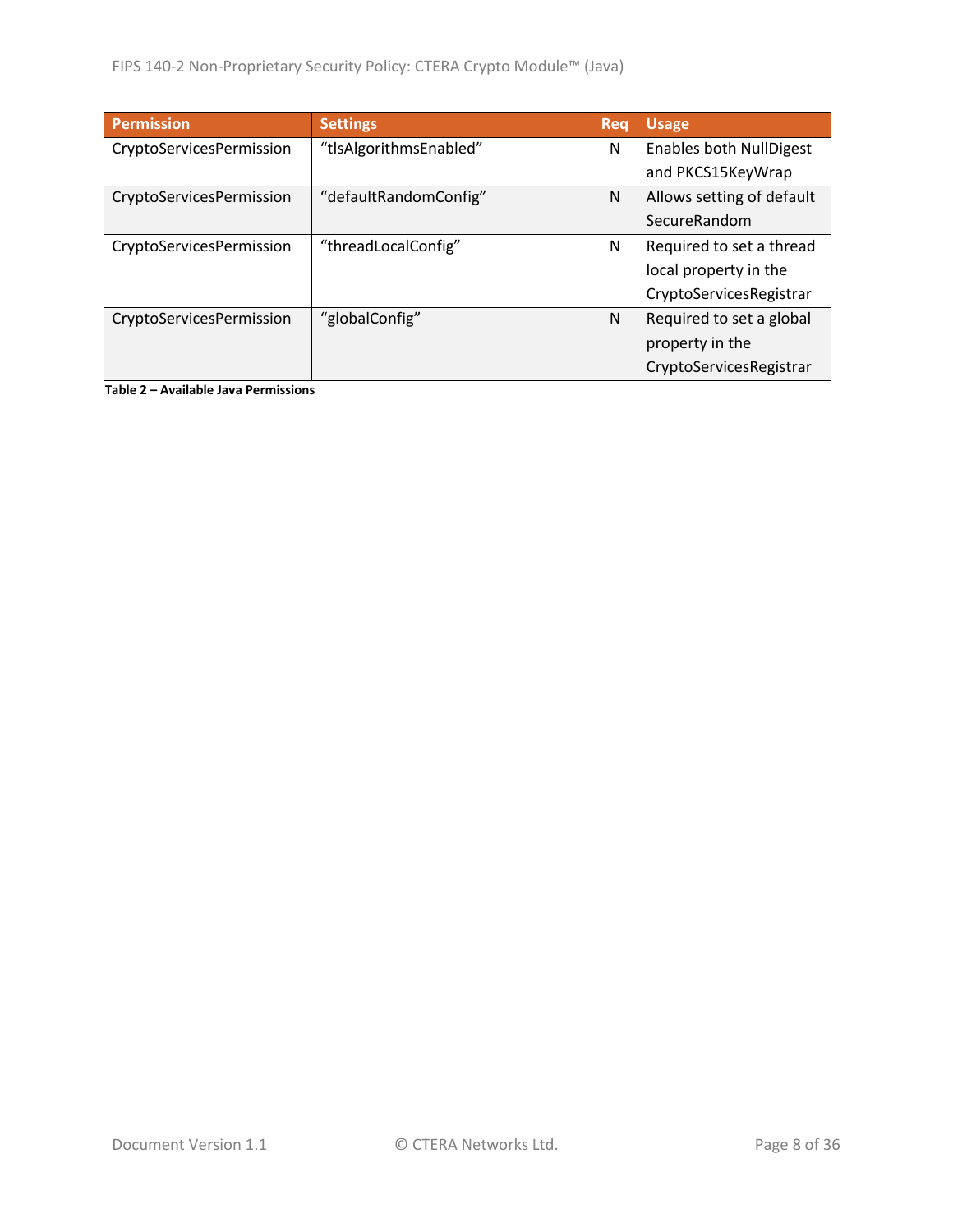### **2.1.4 Approved Cryptographic Algorithms**

The module's cryptographic algorithm implementations have received the following certificate numbers from the Cryptographic Algorithm Validation Program.

<span id="page-8-0"></span>

| <b>CAVP Cert.</b> | <b>Algorithm</b>      | <b>Standard</b> | <b>Mode/Method</b> | <b>Key Lengths, Curves or Moduli</b> | <b>Use</b>                   |
|-------------------|-----------------------|-----------------|--------------------|--------------------------------------|------------------------------|
| 4702              | <b>AES</b>            | <b>FIPS 197</b> | ECB, CBC, OFB,     | 128, 192, 256                        | Encryption, Decryption       |
|                   |                       | SP 800-38A      | CFB8, CFB128, CTR  |                                      |                              |
| Based on          | <b>AES-CBC</b>        | Addendum to     | CBC-CS1,           | 128, 192, 256                        | Encryption, Decryption       |
| 4702              | <b>Ciphertext</b>     | SP 800-38A,     | CBC-CS2,           |                                      |                              |
|                   | <b>Stealing (CS)</b>  | Oct 2010        | CBC-CS3            |                                      |                              |
| 4702              | <b>CCM</b>            | SP 800-38C      | <b>AES</b>         | 128, 192, 256                        | Generation, Authentication   |
| 4702 (AES)        | <b>CMAC</b>           | SP 800-38B      | AES, Triple-DES    | AES with 128, 192, 256               | Generation, Authentication   |
| 2494 (Triple-     |                       |                 |                    | Triple-DES with                      |                              |
| DES)              |                       |                 |                    | $2$ -key <sup>1</sup> ,              |                              |
|                   |                       |                 |                    | 3-key                                |                              |
| 4702              | GCM/GMAC <sup>2</sup> | SP 800-38D      | <b>AES</b>         | 128, 192, 256                        | Generation, Authentication   |
| 1600              | <b>DRBG</b>           | SP 800-90A      | Hash DRBG, HMAC    | 112, 128, 192, 256                   | <b>Random Bit Generation</b> |
|                   |                       |                 | DRBG,              |                                      |                              |
|                   |                       |                 | <b>CTR DRBG</b>    |                                      |                              |
|                   |                       |                 |                    |                                      |                              |

 $12^{20}$  block limit is enforced by module for legacy operations only

 $2$  GCM with an internally generated IV, see section 3.1.3 concerning external IVs. IV generation is compliant with IG A.5.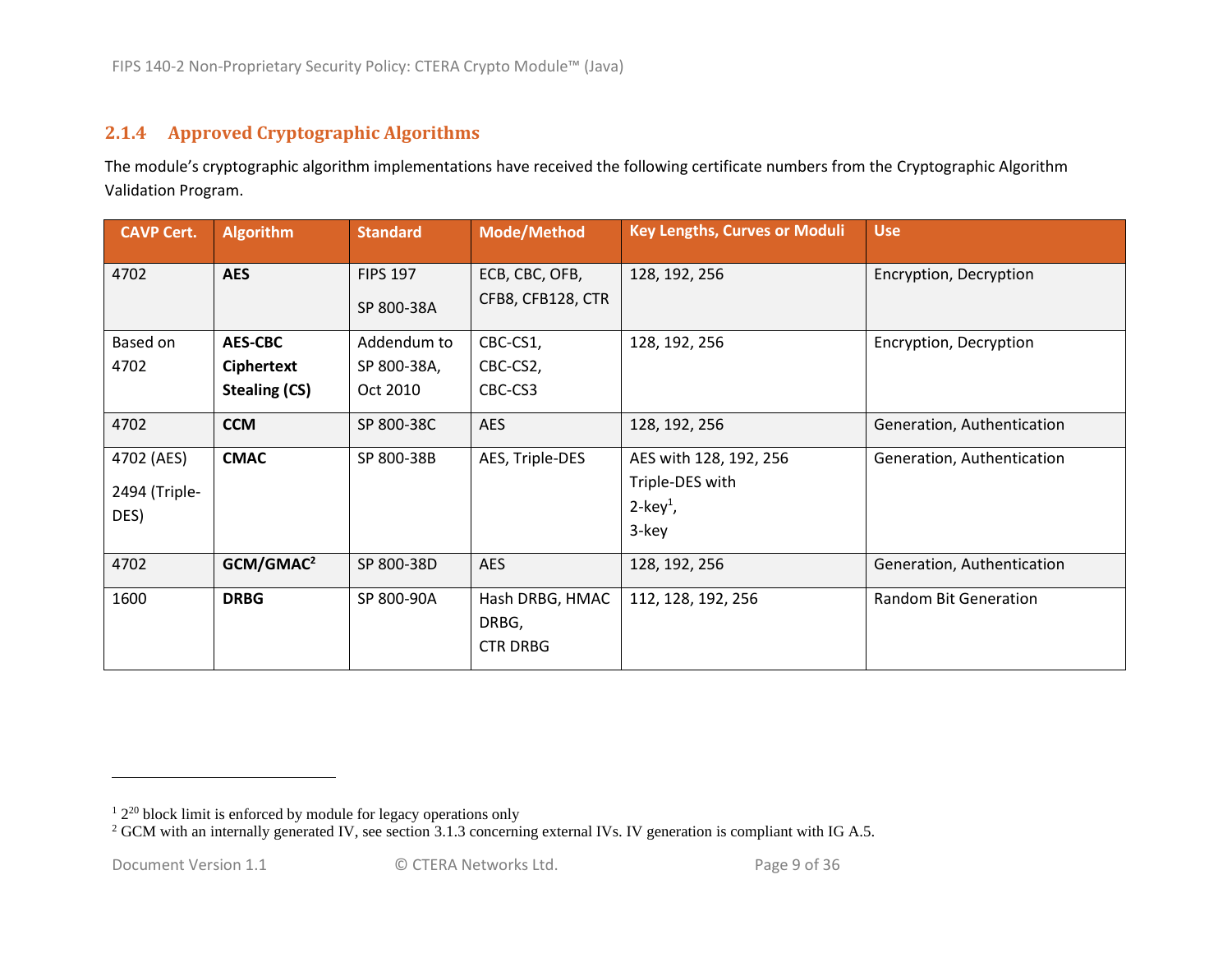| <b>CAVP Cert.</b>  | <b>Algorithm</b> | <b>Standard</b> | Mode/Method                                                                                                                                             | <b>Key Lengths, Curves or Moduli</b>                                                                                                                                                                          | <b>Use</b>                        |
|--------------------|------------------|-----------------|---------------------------------------------------------------------------------------------------------------------------------------------------------|---------------------------------------------------------------------------------------------------------------------------------------------------------------------------------------------------------------|-----------------------------------|
| 1244               | DSA <sup>3</sup> | FIPS 186-4      | PQG Generation,<br>PQG Verification,<br>Key Pair<br>Generation,<br>Signature<br>Generation,<br>Signature<br>Verification                                | 1024, 2048, 3072 bits (1024 only<br>for SigVer)                                                                                                                                                               | <b>Digital Signature Services</b> |
| 1160<br>1343 (CVL) | <b>ECDSA</b>     | FIPS 186-4      | Signature<br>Generation<br>Component, Key<br>Pair Generation,<br>Signature<br>Generation,<br>Signature<br>Verification, Public<br><b>Key Validation</b> | P-192*, P-224, P-256, P-384, P-<br>521,<br>K-163*, K-233, K-283, K-409, K-<br>571,<br>$B-163^*$ ,<br>B-233, B-283, B-409, B-571<br>* Curves only used for Signature<br>Verification and Public Key Validation | <b>Digital Signature Services</b> |
| 3114               | <b>HMAC</b>      | FIPS 198-1      | $SHA-1$ ,<br>SHA-224,<br>SHA-256,<br>SHA-384,<br>SHA-512,<br>SHA-512/224,<br>SHA-512/256                                                                | Various (KS <bs, ks="">BS)</bs,>                                                                                                                                                                              | Generation, Authentication        |

<sup>3</sup> DSA signature generation with SHA-1 is only for use with protocols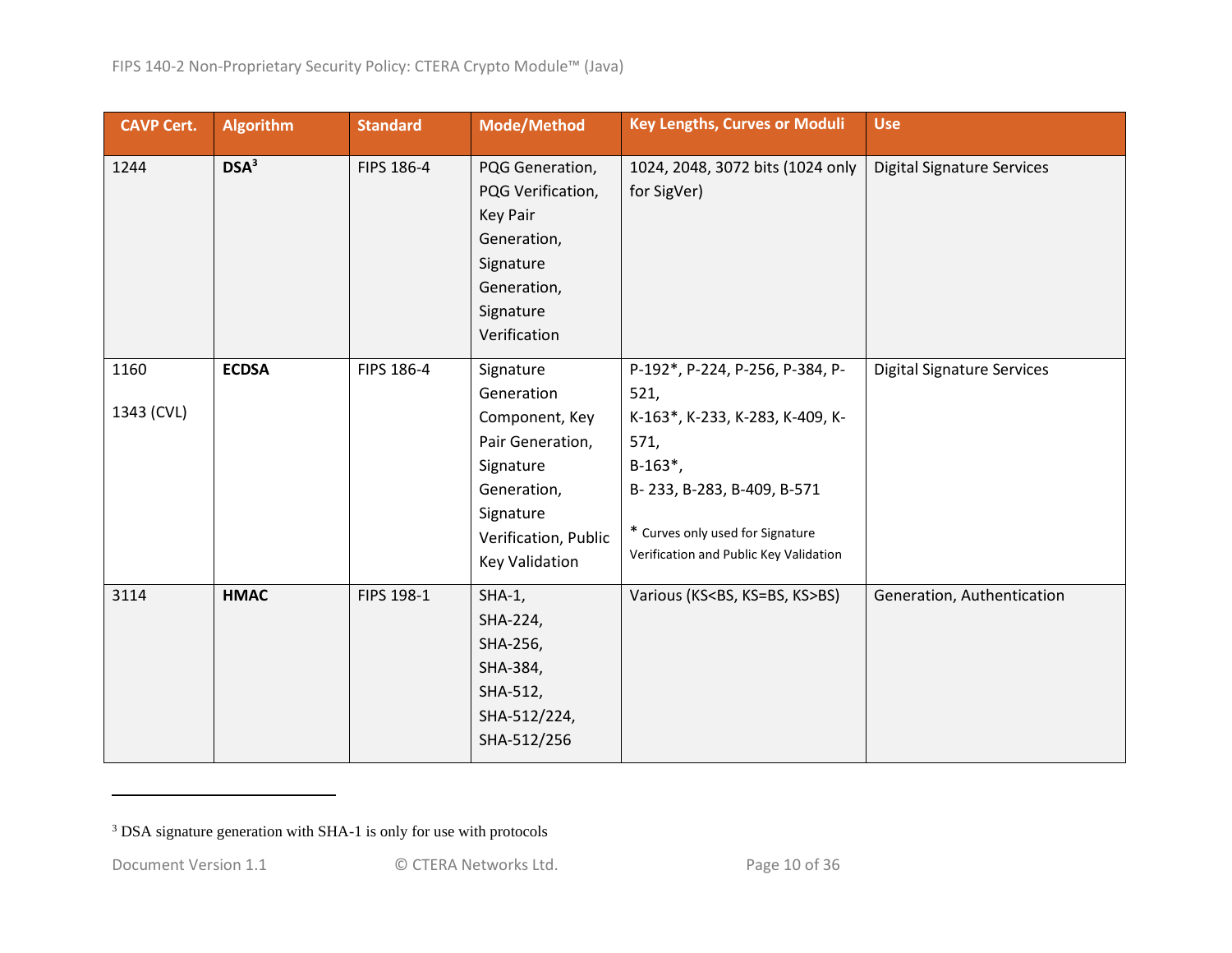| <b>CAVP Cert.</b> | <b>Algorithm</b>                                                     | <b>Standard</b> | <b>Mode/Method</b>                                                                               | <b>Key Lengths, Curves or Moduli</b>                                                                                                             | <b>Use</b>              |
|-------------------|----------------------------------------------------------------------|-----------------|--------------------------------------------------------------------------------------------------|--------------------------------------------------------------------------------------------------------------------------------------------------|-------------------------|
| 130               | KAS <sup>4</sup>                                                     | SP 800-56A      | KAS-FFC,<br>KAS-ECC                                                                              | FB (L=2048, N=224),<br>FC (L=2048, N=256),<br>EB (P-224), EC (P-256),<br>ED (P-384), EE (P-521)                                                  | Key Agreement           |
| 1344 (CVL)        | <b>KAS Component</b>                                                 | SP 800-56A      | <b>ECC-CDH Primitive</b>                                                                         | P-224, P-256, P-384, P-521, K-<br>233, K-283, K-409, K-571, B-233,<br>B-283, B-409, B-571                                                        | Key Agreement Primitive |
| 1342 (CVL)        | <b>KDF, Existing</b><br><b>Application-</b><br>Specific <sup>5</sup> | SP 800-135      | TLS v1.0/1.1 KDF,<br>TLS 1.2 KDF, SSH<br>KDF, X9.63 KDF,<br><b>IKEV2 KDF, SRTP</b><br><b>KDF</b> | Various (See CVL #1342 for<br>details)                                                                                                           | <b>KDF Services</b>     |
| 145               | <b>KBKDF, using</b><br>Pseudorandom<br>Functions <sup>6</sup>        | SP 800-108      | Counter Mode,<br>Feedback Mode,<br>Double-Pipeline<br><b>Iteration Mode</b>                      | CMAC-based KDF with AES, 2-<br>key Triple-DES, 3-key Triple-DES<br>or HMAC-based KDF with SHA-1,<br>SHA-224, SHA-256, SHA-384,<br><b>SHA-512</b> | <b>KDF Services</b>     |

<sup>&</sup>lt;sup>4</sup> Keys are not established directly into the module using the key agreement algorithms

<sup>&</sup>lt;sup>5</sup> These protocols have not been reviewed or tested by the CAVP and CMVP.

<sup>&</sup>lt;sup>6</sup> Note: CAVP testing is not provided for use of the PRFs SHA-512/224 and SHA-512/256. These must not be used in approved mode.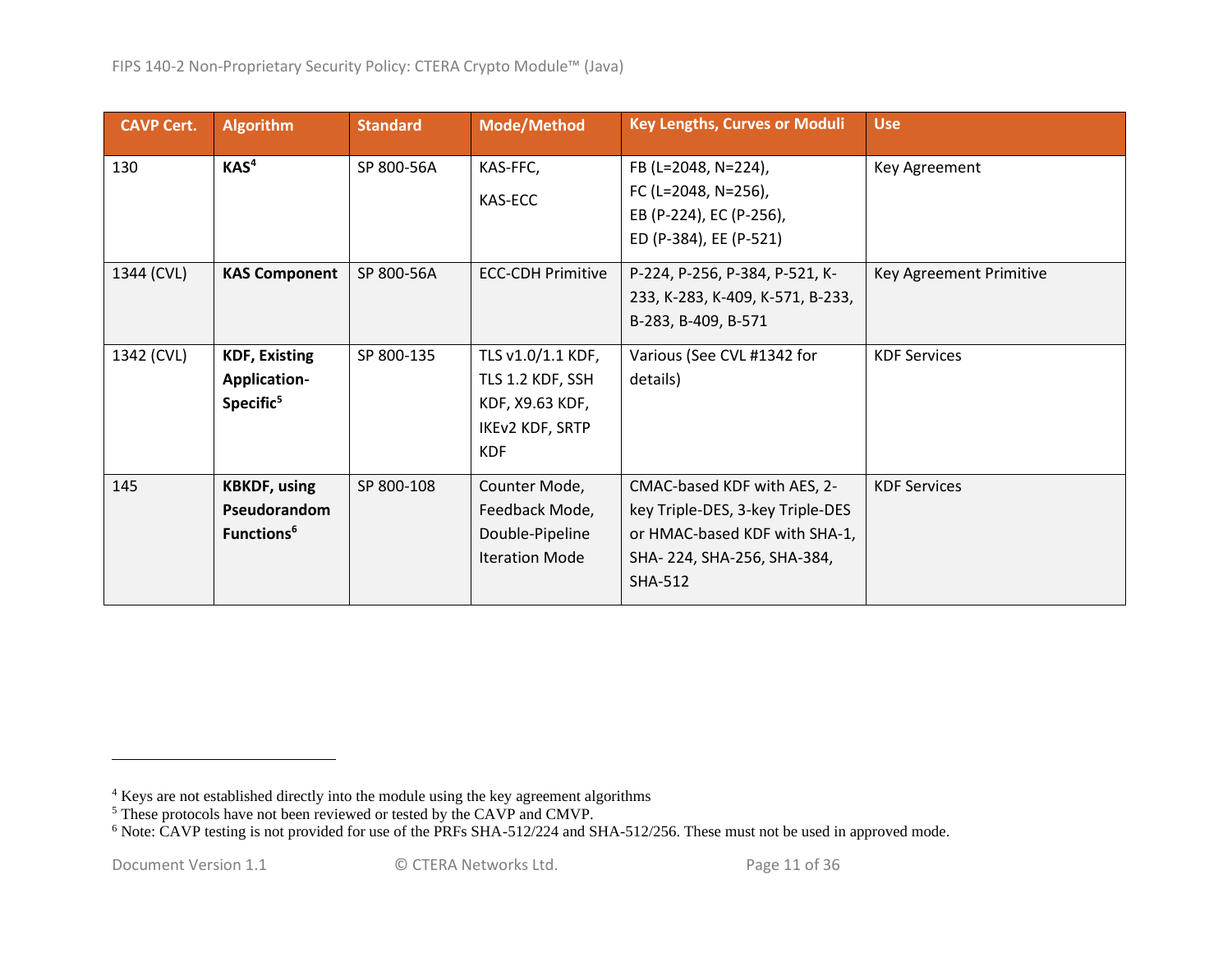| <b>CAVP Cert.</b>                   | <b>Algorithm</b>                                                        | <b>Standard</b>          | <b>Mode/Method</b>                                                                      | <b>Key Lengths, Curves or Moduli</b>                                       | <b>Use</b>                                                                                                                                                                                                                           |
|-------------------------------------|-------------------------------------------------------------------------|--------------------------|-----------------------------------------------------------------------------------------|----------------------------------------------------------------------------|--------------------------------------------------------------------------------------------------------------------------------------------------------------------------------------------------------------------------------------|
| 4702 (AES)<br>2494 (Triple-<br>DES) | <b>Key Wrapping</b><br><b>Using Block</b><br>Ciphers (KTS) <sup>7</sup> | SP 800-38F               | KW, KWP, TKW                                                                            | AES-128, AES-192, AES-256, 3-<br>key Triple-DES                            | <b>Key Transport</b><br>For AES, the key establishment<br>methodology provides between<br>128 and 256 bits of encryption<br>strength<br>For Triple-DES, key establishment<br>methodology provides 112 bits of<br>encryption strength |
| 2562<br>1345 (CVL)                  | <b>RSA</b>                                                              | FIPS 186-4<br>FIPS 186-2 | Padding from:<br>ANSI X9.31-1998<br>PKCS #1 v2.1 (PSS<br>and PKCS1.5)                   | 1024, 1536, 2048, 3072, 4096<br>bits (1024, 1536, 4096 only for<br>SigVer) | Key Pair Generation, Signature<br>Generation, Signature Verification,<br><b>Component Test</b>                                                                                                                                       |
| 3849                                | <b>SHS</b>                                                              | FIPS 180-4               | $SHA-1,$<br>SHA-224,<br>SHA-256,<br>SHA-384,<br>SHA-512,<br>SHA-512/224,<br>SHA-512/256 | N/A                                                                        | Digital Signature Generation,<br>Digital Signature Verification, non-<br><b>Digital Signature Applications</b>                                                                                                                       |

<sup>7</sup> Keys are not established directly into the module using key unwrapping.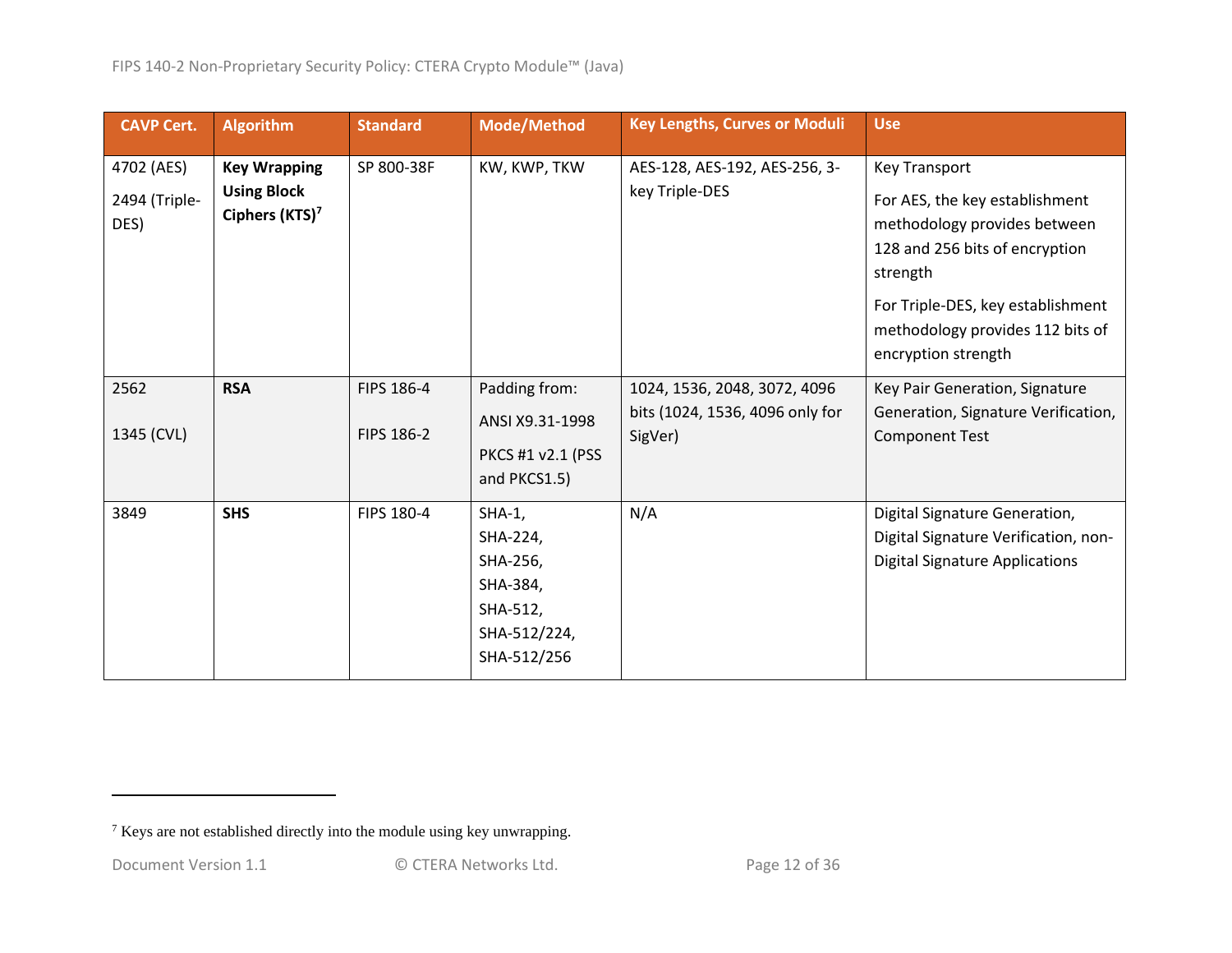| <b>CAVP Cert.</b> | <b>Algorithm</b>    | <b>Standard</b> | <b>Mode/Method</b> | <b>Key Lengths, Curves or Moduli</b>    | <b>Use</b>                            |
|-------------------|---------------------|-----------------|--------------------|-----------------------------------------|---------------------------------------|
| 24                | <b>SHA-3, SHAKE</b> | <b>FIPS 202</b> | SHA3-224,          | N/A                                     | Digital Signature Generation,         |
|                   |                     |                 | SHA3-256,          |                                         | Digital Signature Verification, non-  |
|                   |                     |                 | SHA3-384,          |                                         | <b>Digital Signature Applications</b> |
|                   |                     |                 | SHA3-512,          |                                         |                                       |
|                   |                     |                 | SHAKE128,          |                                         |                                       |
|                   |                     |                 | SHAKE256           |                                         |                                       |
| 2494              | <b>Triple-DES</b>   | SP 800-67       | TECB, TCBC,        | 2-key <sup>8</sup> , 3-key <sup>9</sup> | Encryption, Decryption                |
|                   |                     |                 | TCFB64, TCFB8,     |                                         |                                       |
|                   |                     |                 | TOFB, CTR          |                                         |                                       |

**Table 3 – FIPS-Approved Algorithm Certificates**

 $82^{20}$  block limit is enforced by the module, encryption is disabled.

 $9^9$  3-key Triple-DES encryption must not be used for more than  $2^{32}$  blocks for any given key.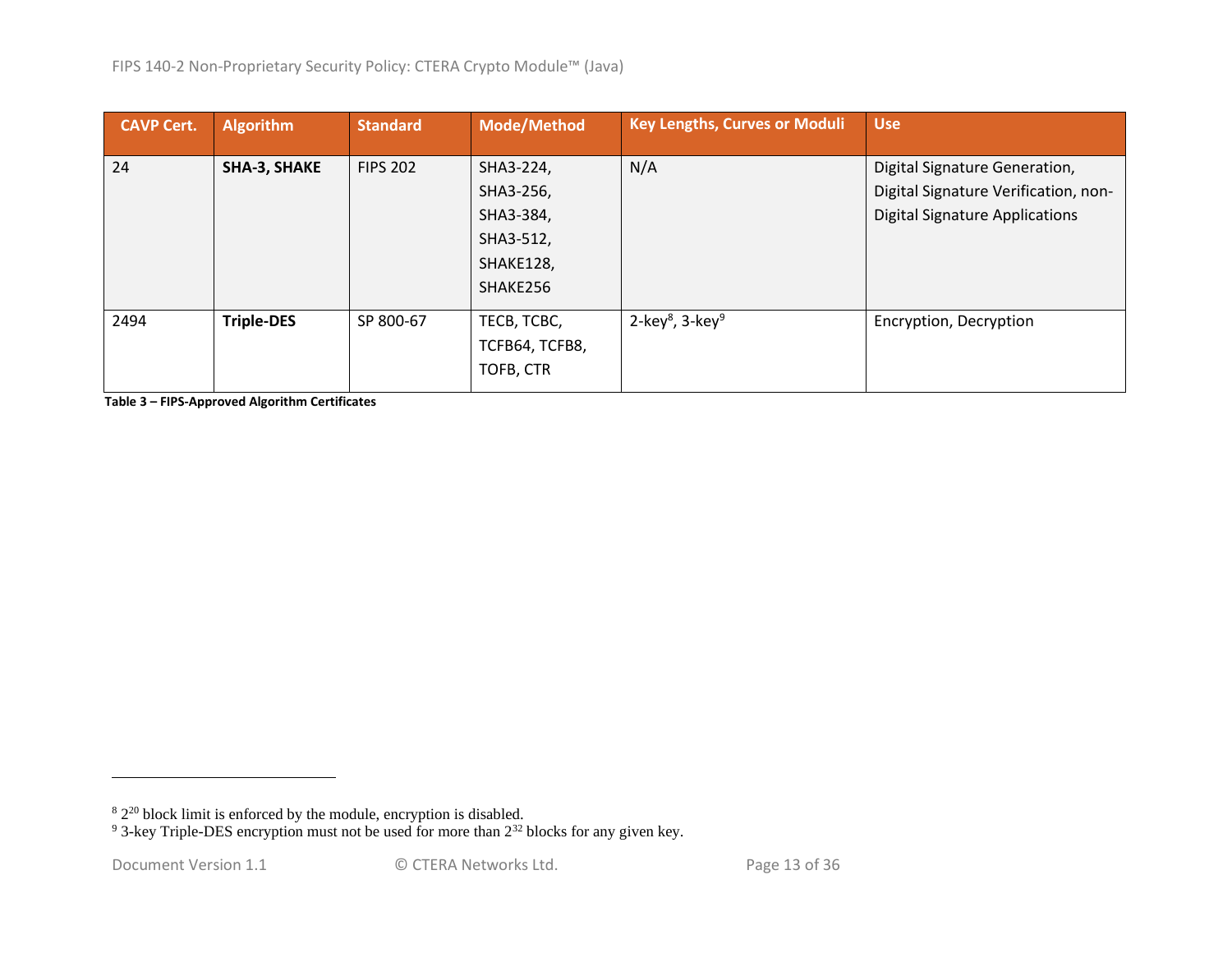The following Approved cryptographic algorithms were implemented with vendor affirmation.

| <b>Algorithm</b>                       | <b>IG Reference</b> | <b>Use</b>                                                     |
|----------------------------------------|---------------------|----------------------------------------------------------------|
| CKG using output from                  | Vendor Affirmed IG  | $[SP 800-133]$                                                 |
| <b>DRBG</b>                            | D.12                | Section 6.1 (Asymmetric from DRBG)                             |
|                                        |                     | Section 7.1 (Symmetric from DRBG)                              |
|                                        |                     | Using DRBG #1600                                               |
| KAS <sup>10</sup> using SHA-512/224 or | Vendor Affirmed IG  | [SP 800-56A-rev2]                                              |
| SHA-512/256                            | A.3, D.1-rev2       | Parameter sets/Key sizes: FB, FC, EB, EC, ED, EE <sup>11</sup> |
|                                        |                     | Using CVL #1344                                                |
| KDF, Password-Based                    | Vendor Affirmed IG  | [SP 800-132]                                                   |
|                                        | D.6                 | Options: PBKDF with Option 1a                                  |
|                                        |                     | Functions: HMAC-based KDF using SHA-1, SHA-                    |
|                                        |                     | 224, SHA-256, SHA-384, SHA-512                                 |
|                                        |                     | Using HMAC #3114                                               |
| <b>Key Wrapping Using RSA</b>          | Vendor Affirmed IG  | $[SP 800-56B]$                                                 |
|                                        | D.4                 | RSA-KEMS-KWS with, and without, key                            |
|                                        |                     | confirmation                                                   |
|                                        |                     | Key sizes: 2048, 3072 bits                                     |
| <b>Key Transport Using RSA</b>         | Vendor Affirmed IG  | [SP 800-56B]                                                   |
|                                        | D.4                 | RSA-OAEP with, and without, key confirmation                   |
|                                        |                     | Key sizes: 2048, 3072 bits                                     |

**Table 4 – Approved Cryptographic Functions Tested with Vendor Affirmation**

<sup>&</sup>lt;sup>10</sup> Keys are not directly established into the module using key agreement or transport techniques.

<sup>&</sup>lt;sup>11</sup> Note: HMAC SHA-512/224 must not be used with EE.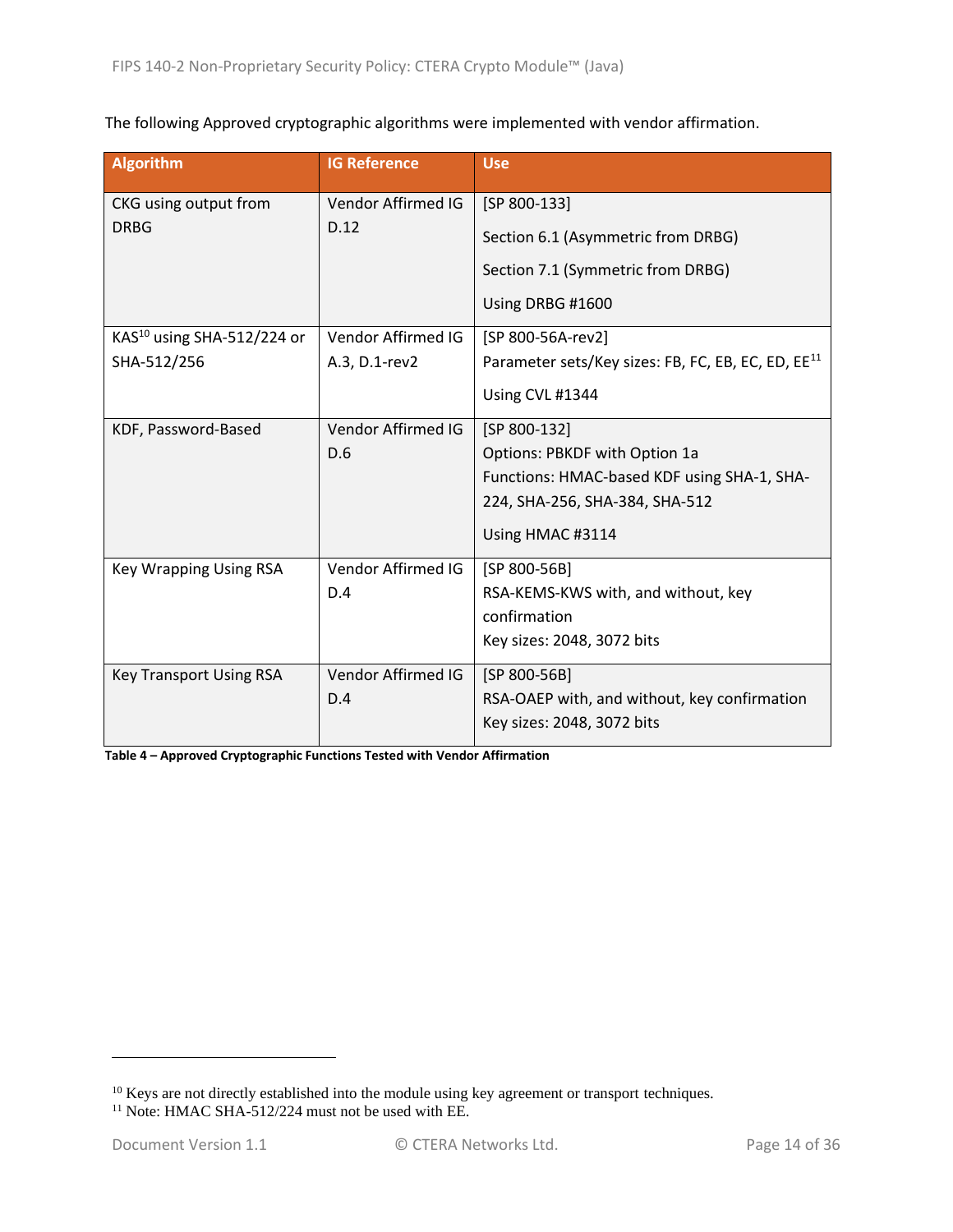## <span id="page-14-0"></span>**2.1.5 Non-Approved but Allowed Cryptographic Algorithms**

The module supports the following non-FIPS 140-2 approved but allowed algorithms that may be used in the Approved mode of operation.

| Algorithm                                     | <b>Use</b>                                                                                                                                                                                                                                                              |
|-----------------------------------------------|-------------------------------------------------------------------------------------------------------------------------------------------------------------------------------------------------------------------------------------------------------------------------|
| Non-SP 800-56A-rev2 Compliant<br><b>DH</b>    | [IG D.8]<br>Diffie-Hellman 2048-bit key agreement primitive for use with<br>system-level key establishment; not used by the module to<br>establish keys within the module (key agreement; key<br>establishment methodology provides 112 bits of encryption<br>strength) |
| Non-SP 800-56B compliant RSA<br>Key Transport | [IG D.9]<br>RSA may be used by a calling application as part of a key<br>encapsulation scheme.<br>Key sizes: 2048 and 3072 bits (key wrapping; key establishment<br>methodology provides 112 or 128 bits of encryption strength)                                        |
| <b>MD5 within TLS</b>                         | [IG D.2, IG 1.23 example 2a]                                                                                                                                                                                                                                            |

**Table 5 – Non-Approved but Allowed Cryptographic Algorithms**

#### <span id="page-14-1"></span>**2.1.6 Non-Approved Mode of Operation**

The module supports a non-approved mode of operation. The algorithms listed in this section are not to be used by the operator in the FIPS Approved mode of operation.

| <b>Algorithm</b>                     | <b>Use</b>              |
|--------------------------------------|-------------------------|
| AES (non-compliant $^{12}$ )         | Encryption, Decryption  |
| <b>ARC4 (RC4)</b>                    | Encryption, Decryption  |
| <b>Blowfish</b>                      | Encryption, Decryption  |
| <b>Camellia</b>                      | Encryption, Decryption  |
| CAST <sub>5</sub>                    | Encryption, Decryption  |
| <b>DES</b>                           | Encryption, Decryption  |
| DSA (non-compliant <sup>13</sup> )   | Public Key Cryptography |
| <b>DSTU4145</b>                      | Public Key Cryptography |
| ECDSA (non-compliant <sup>14</sup> ) | Public Key Cryptography |

<sup>&</sup>lt;sup>12</sup> Support for additional modes of operation.

 $13$  Deterministic signature calculation, support for additional digests, and key sizes.

<sup>&</sup>lt;sup>14</sup> Deterministic signature calculation, support for additional digests, and key sizes.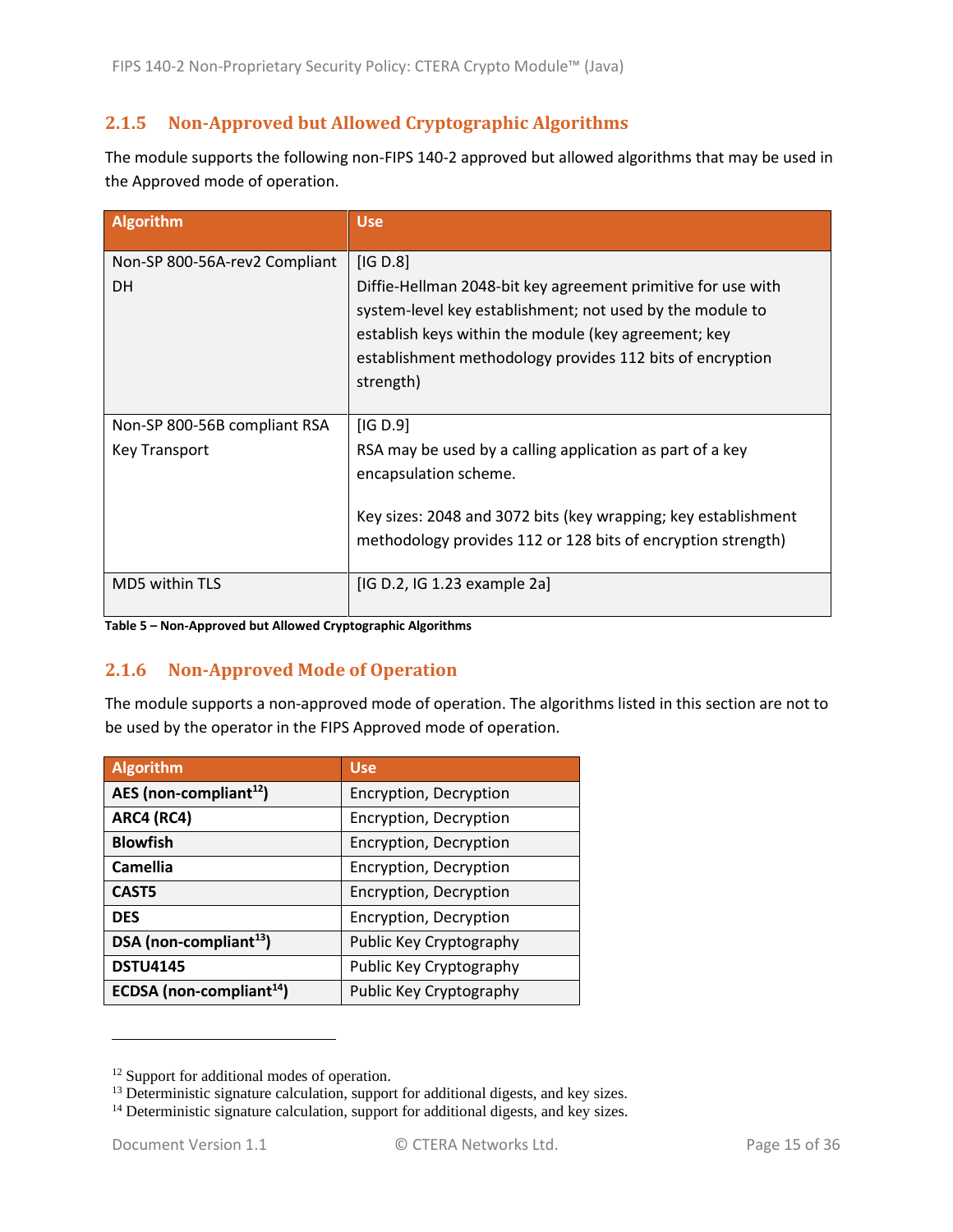| <b>Algorithm</b>                         | <b>Use</b>                      |
|------------------------------------------|---------------------------------|
| <b>ElGamal</b>                           | Public Key Cryptography         |
| GOST28147                                | Encryption, Decryption          |
| GOST3410-1994                            | Hashing                         |
| GOST3410-2001                            | Hashing                         |
| GOST3411                                 | Hashing                         |
| HMAC-GOST3411                            | Hashing                         |
| IDEA                                     | Encryption, Decryption          |
| KAS (non-compliant <sup>15</sup> )       | <b>Key Agreement</b>            |
| KBKDF using SHA-512/224 or               | <b>KDF</b>                      |
| SHA-512/256 (non-compliant)              |                                 |
| MD5                                      | Hashing                         |
| <b>HMAC-MD5</b>                          | Hashing                         |
| <b>OpenSSL PBKDF</b>                     | <b>KDF</b>                      |
| PKCS#12 PBKDF                            | <b>KDF</b>                      |
| <b>PKCS#5 Scheme 1 PBKDF</b>             | <b>KDF</b>                      |
| RC <sub>2</sub>                          | Encryption, Decryption          |
| RIPEMD128                                | Hashing                         |
| HMAC-RIPEMD128                           | Hashing                         |
| RIPEMD-160                               | Hashing                         |
| HMAC-RIPEMD160                           | Hashing                         |
| RIPEMD256                                | Hashing                         |
| HMAC-RIPEMD256                           | Hashing                         |
| RIPEMD320                                | Hashing                         |
| HMAC-RIPEMD320                           | Hashing                         |
| <b>X9.31 PRNG</b>                        | <b>Random Number Generation</b> |
| RSA (non-compliant <sup>16</sup> )       | Public Key Cryptography         |
| RSA KTS (non-compliant <sup>17</sup> )   | Public Key Cryptography         |
| <b>SCrypt</b>                            | <b>KDF</b>                      |
| <b>SEED</b>                              | Encryption, Decryption          |
| <b>Serpent</b>                           | Encryption, Decryption          |
| <b>SipHash</b>                           | Hashing                         |
| <b>SHACAL-2</b>                          | Encryption, Decryption          |
| <b>TIGER</b>                             | Hashing                         |
| <b>HMAC-TIGER</b>                        | Hashing                         |
| TripleDES (non-compliant <sup>18</sup> ) | Encryption, Decryption          |

<sup>&</sup>lt;sup>15</sup> Support for additional key sizes and the establishment of keys of less than 112 bits of security strength.

<sup>&</sup>lt;sup>16</sup> Support for additional digests and signature formats, PKCS#1 1.5 key wrapping, support for additional key sizes.

 $17$  Support for additional key sizes and the establishment of keys of less than 112 bits of security strength.

<sup>&</sup>lt;sup>18</sup> Support for additional modes of operation.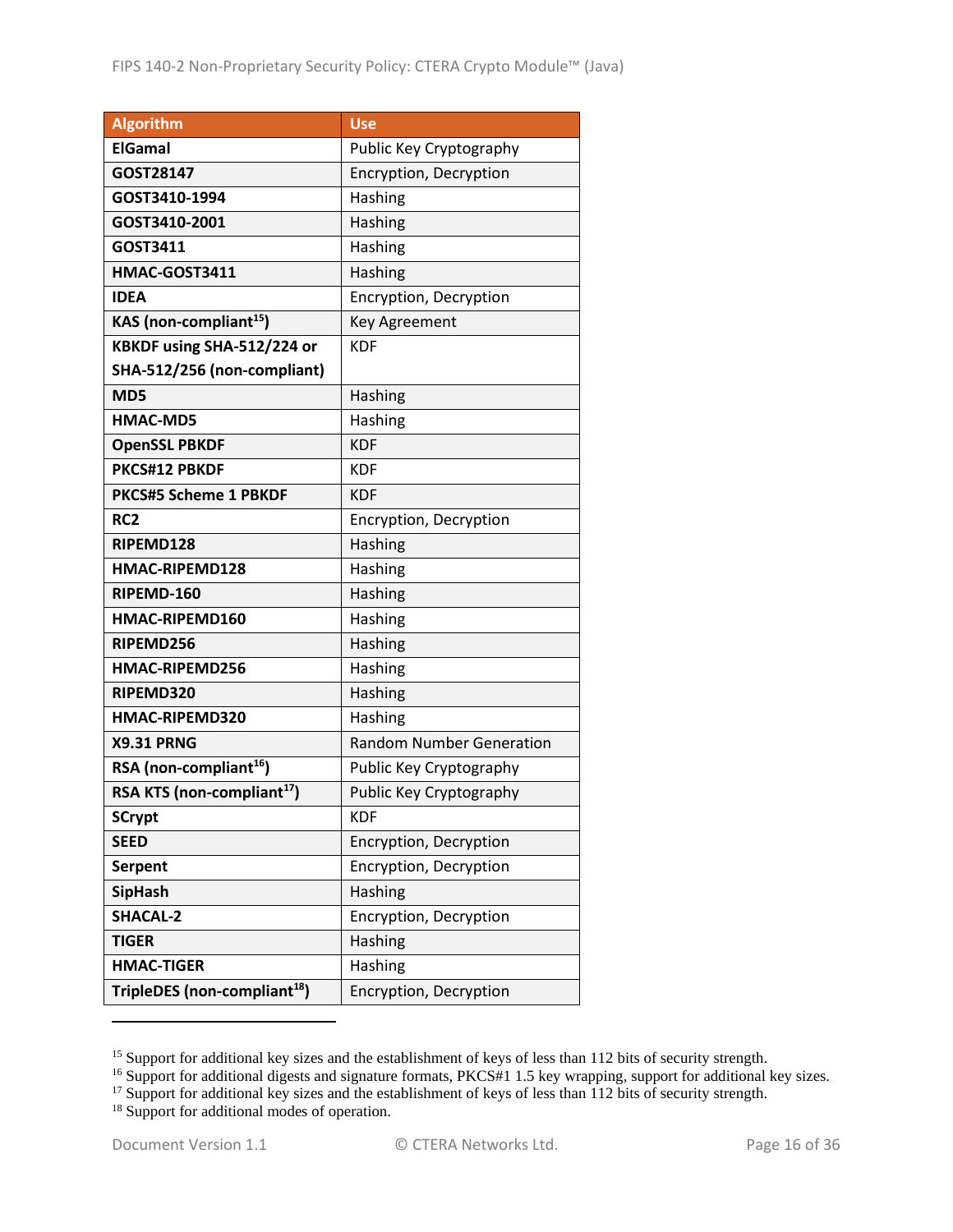| <b>Algorithm</b>                                                                     | <b>Use</b>             |  |
|--------------------------------------------------------------------------------------|------------------------|--|
| <b>Twofish</b>                                                                       | Encryption, Decryption |  |
| <b>WHIRLPOOL</b>                                                                     | Hashing                |  |
| <b>HMAC-WHIRLPOOL</b>                                                                | Hashing                |  |
| walls A thing account a According world was also forced to a somewhat a state of the |                        |  |

**Table 6 – Non-Approved Cryptographic Functions for use in non-FIPS mode only**

# <span id="page-16-0"></span>**2.2 Critical Security Parameters and Public Keys**

#### <span id="page-16-1"></span>**2.2.1 Critical Security Parameters**

The table below provides a complete list of Critical Security Parameters used within the module:

| <b>CSP</b>                    | <b>Description / Usage</b>                                                     |
|-------------------------------|--------------------------------------------------------------------------------|
| <b>AES Encryption Key</b>     | [FIPS-197, SP 800-56C, SP 800-38D, Addendum to SP 800-38A] AES                 |
|                               | $(128/192/256)$ encrypt key <sup>19</sup>                                      |
| <b>AES Decryption Key</b>     | [FIPS-197, SP 800-56C, SP 800-38D, Addendum to SP 800-38A] AES                 |
|                               | (128/192/256) decrypt key                                                      |
| <b>AES Authentication Key</b> | [FIPS-197] AES (128/192/256) CMAC/GMAC key                                     |
| <b>AES Wrapping Key</b>       | [SP 800-38F] AES (128/192/256) key wrapping key                                |
| DH Agreement key              | [SP 800-56A-rev2] Diffie-Hellman (>= 2048) private key agreement key           |
| DRBG(CTR AES)                 | V (128 bits) and AES key (128/192/256), entropy input (length dependent on     |
|                               | security strength)                                                             |
| DRBG(CTR Triple-DES)          | V (64 bits) and Triple-DES key (192), entropy input (length dependent on       |
|                               | security strength)                                                             |
| DRBG(Hash)                    | V (440/888 bits) and C (440/888 bits), entropy input (length dependent on      |
|                               | security strength)                                                             |
| DRBG(HMAC)                    | V (160/224/256/384/512 bits) and Key (160/224/256/384/512 bits), entropy       |
|                               | input (length dependent on security strength)                                  |
| <b>DSA Signing Key</b>        | [FIPS 186-4] DSA (2048/3072) signature generation key                          |
| <b>EC Agreement Key</b>       | [SP 800-56A-rev2] EC (All NIST defined B, K, and P curves >= 224 bits) private |
|                               | key agreement key                                                              |
| <b>EC Signing Key</b>         | [FIPS 186-4] ECDSA (All NIST defined B, K, and P curves >= 224 bits) signature |
|                               | generation key                                                                 |
| <b>HMAC Authentication</b>    | [FIPS 198-1] Keyed-Hash key (SHA-1, SHA-2). Key size determined by security    |
| Key                           | strength required (>= 112 bits)                                                |
| <b>IKEv2 Derivation</b>       | [SP 800-135] Secret value used in construction of key for the specified IKEv2  |
| <b>Function Secret Value</b>  | <b>PRF</b>                                                                     |

<sup>&</sup>lt;sup>19</sup> The AES-GCM key and IV are generated randomly per IG A.5, and the Initialization Vector (IV) is a minimum of 96 bits. In the event module power is lost and restored, the consuming application must ensure that any of its AES-GCM keys used for encryption or decryption are re-distributed.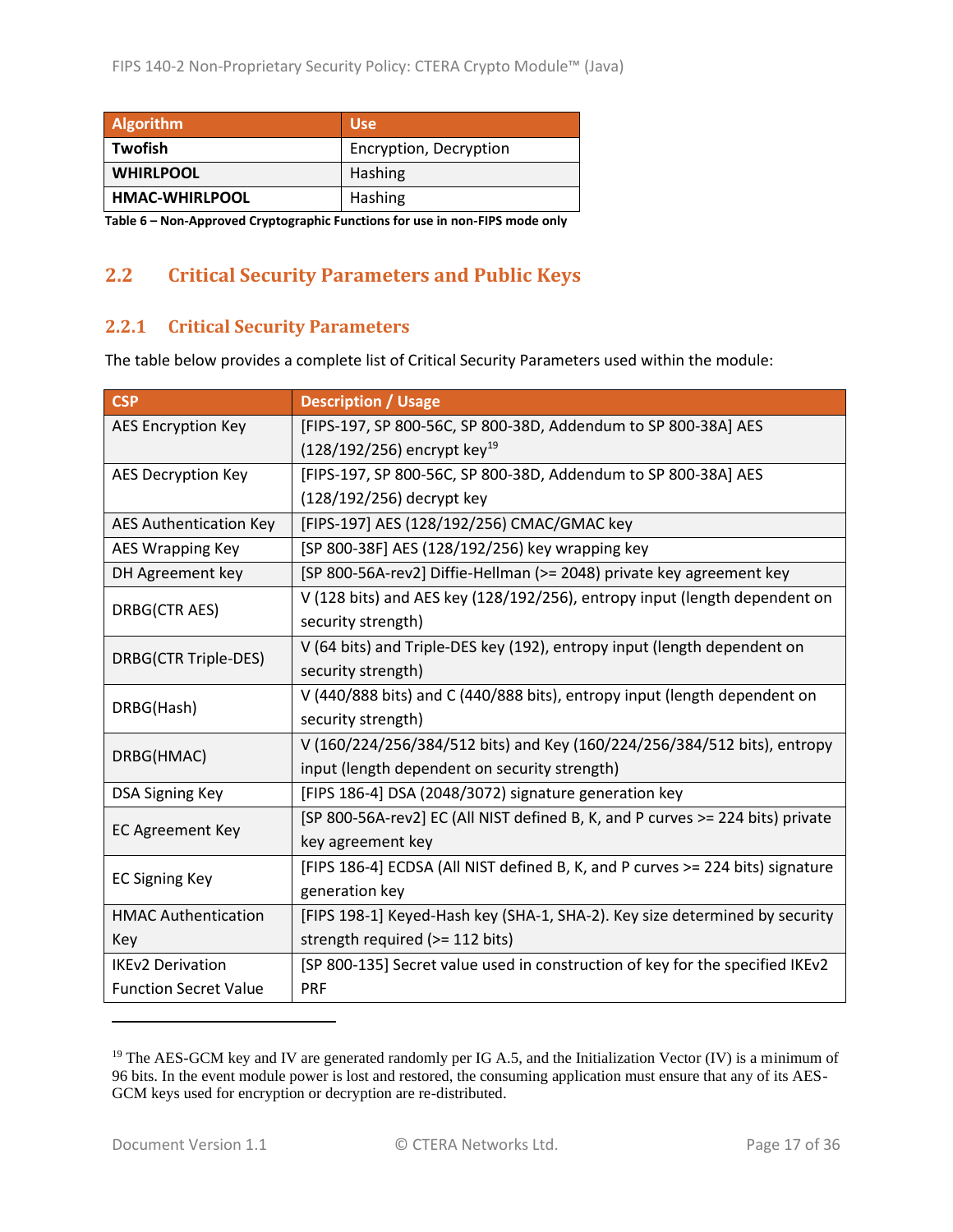| <b>CSP</b>                     | <b>Description / Usage</b>                                                   |
|--------------------------------|------------------------------------------------------------------------------|
| <b>PBKDF Secret Value</b>      | [SP 800-132] Secret value used in construction of Keyed-Hash key for the     |
|                                | specified PRF                                                                |
| RSA Signing Key                | [FIPS 186-4] RSA (>= 2048) signature generation key                          |
| RSA Key Transport Key          | [SP 800-56B] RSA (>=2048) key transport (decryption) key                     |
| SP 800-56A-rev2                | [SP 800-56A-rev2] Secret value used in construction of key for underlying    |
| Concatenation                  | <b>PRF</b>                                                                   |
| <b>Derivation Function</b>     |                                                                              |
| SP 800-108 KDF Secret          | [SP 800-108] Secret value used in construction of key for the specified PRF  |
| Value                          |                                                                              |
| <b>SRTP Derivation</b>         | [SP 800-135] Secret value used in construction of key for the specified SRTP |
| <b>Function Secret Value</b>   | <b>PRF</b>                                                                   |
| <b>SSH Derivation Function</b> | [SP 800-135] Secret value used in construction of key for the specified SSH  |
| Secret Value                   | <b>PRF</b>                                                                   |
| <b>TLS KDF Secret Value</b>    | [SP 800-135] Secret value used in construction of Keyed-Hash key for the     |
|                                | specified TLS PRF                                                            |
| Triple-DES                     | [SP 800-67] Triple-DES (112/192) CMAC key                                    |
| <b>Authentication Key</b>      |                                                                              |
| <b>Triple-DES Encryption</b>   | [SP 800-67] Triple-DES (192) encryption key                                  |
| Key                            |                                                                              |
| <b>Triple-DES Decryption</b>   | [SP 800-67] Triple-DES (128/192) decryption key                              |
| Key                            |                                                                              |
| <b>Triple-DES Wrapping</b>     | [SP 800-38F] Triple-DES (192 bits) key wrapping/unwrapping key, (128         |
| Key                            | unwrapping only)                                                             |
| X9.63 KDF Secret Value         | [SP 800-135] Secret value used in construction of Keyed-Hash key for the     |
|                                | specified X9.63 PRF                                                          |

**Table 7 – Critical Security Parameters**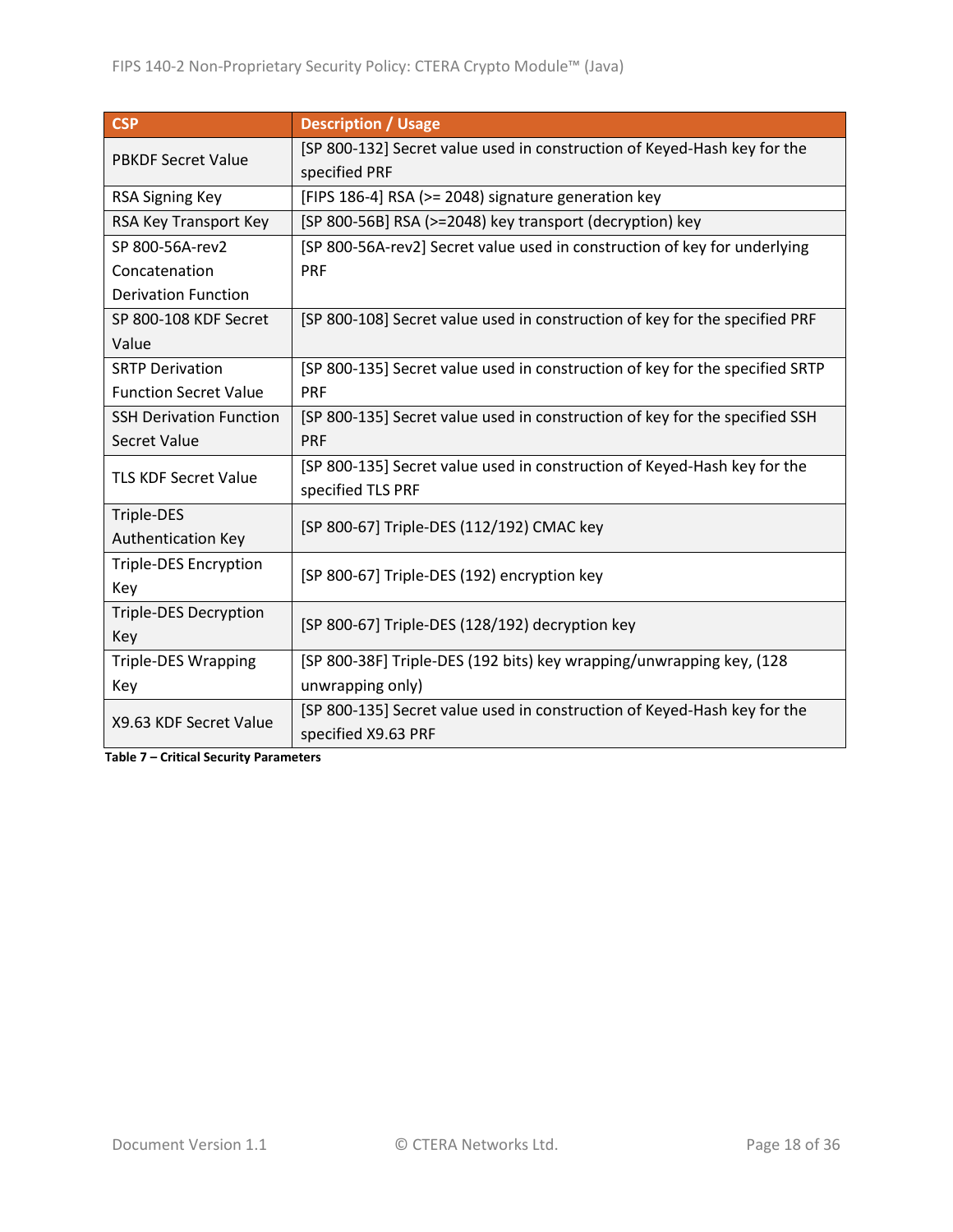# <span id="page-18-0"></span>**2.2.2 Public Keys**

| <b>Public Key</b>           | <b>Description / Usage</b>                                            |
|-----------------------------|-----------------------------------------------------------------------|
| DH Agreement Key            | [SP 800-56A-rev2] Diffie-Hellman (>= 2048) public key agreement key   |
| <b>DSA Verification Key</b> | [FIPS 186-4] DSA (1024/2048/3072) signature verification key          |
| <b>EC Agreement Key</b>     | [SP 800-56A-rev2] EC (All NIST defined B, K, and P curves) public key |
|                             | agreement key                                                         |
| <b>EC Verification Key</b>  | [FIPS 186-4] ECDSA (All NIST defined B, K, and P curves) signature    |
|                             | verification key                                                      |
| RSA Key Transport Key       | [SP 800-56B] RSA (>=2048) key transport (encryption) key              |
| <b>RSA Verification Key</b> | [FIPS 186-4] RSA (>= 1024) signature verification key                 |

**Table 8 – Public Keys**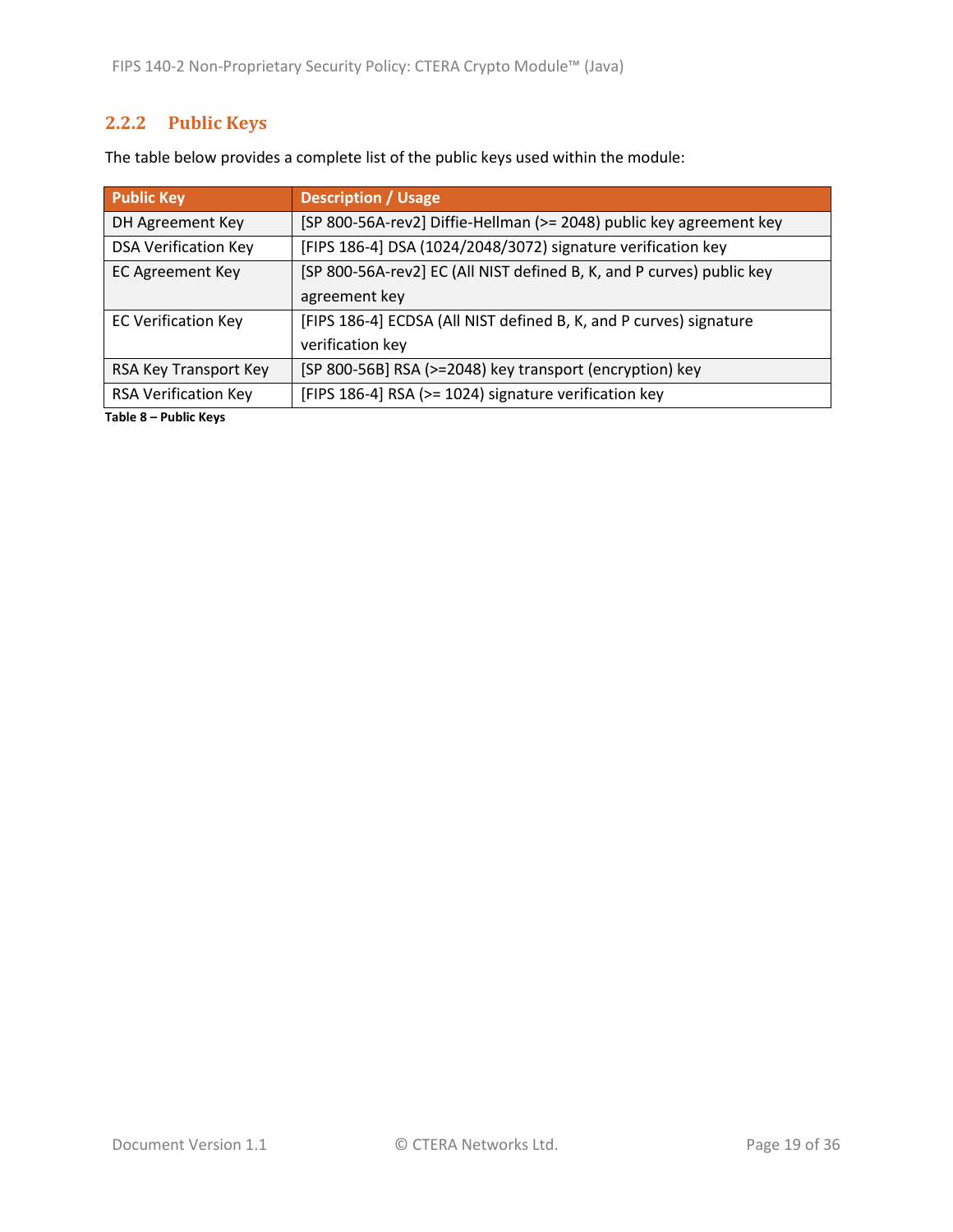# <span id="page-19-0"></span>**2.3 Module Interfaces**





<span id="page-19-1"></span>

The interfaces (ports) for the physical boundary are shown above. When operational, the module does not transmit any information across these physical ports because it is a software cryptographic module. Therefore, the module's interfaces are purely logical and are provided through the Application Programming Interface (API) that a calling daemon can operate. The logical interfaces expose services that applications directly call, and the API provides functions that may be called by a referencing application (see Section [2.4](#page-20-0) – [Roles, Services, and Authentication](#page-20-0) for the list of available functions). The module distinguishes between logical interfaces by logically separating the information according to the defined API.

The API provided by the module is mapped onto the FIPS 140- 2 logical interfaces: data input, data output, control input, and status output. Each of the FIPS 140- 2 logical interfaces relates to the module's callable interface, as follows: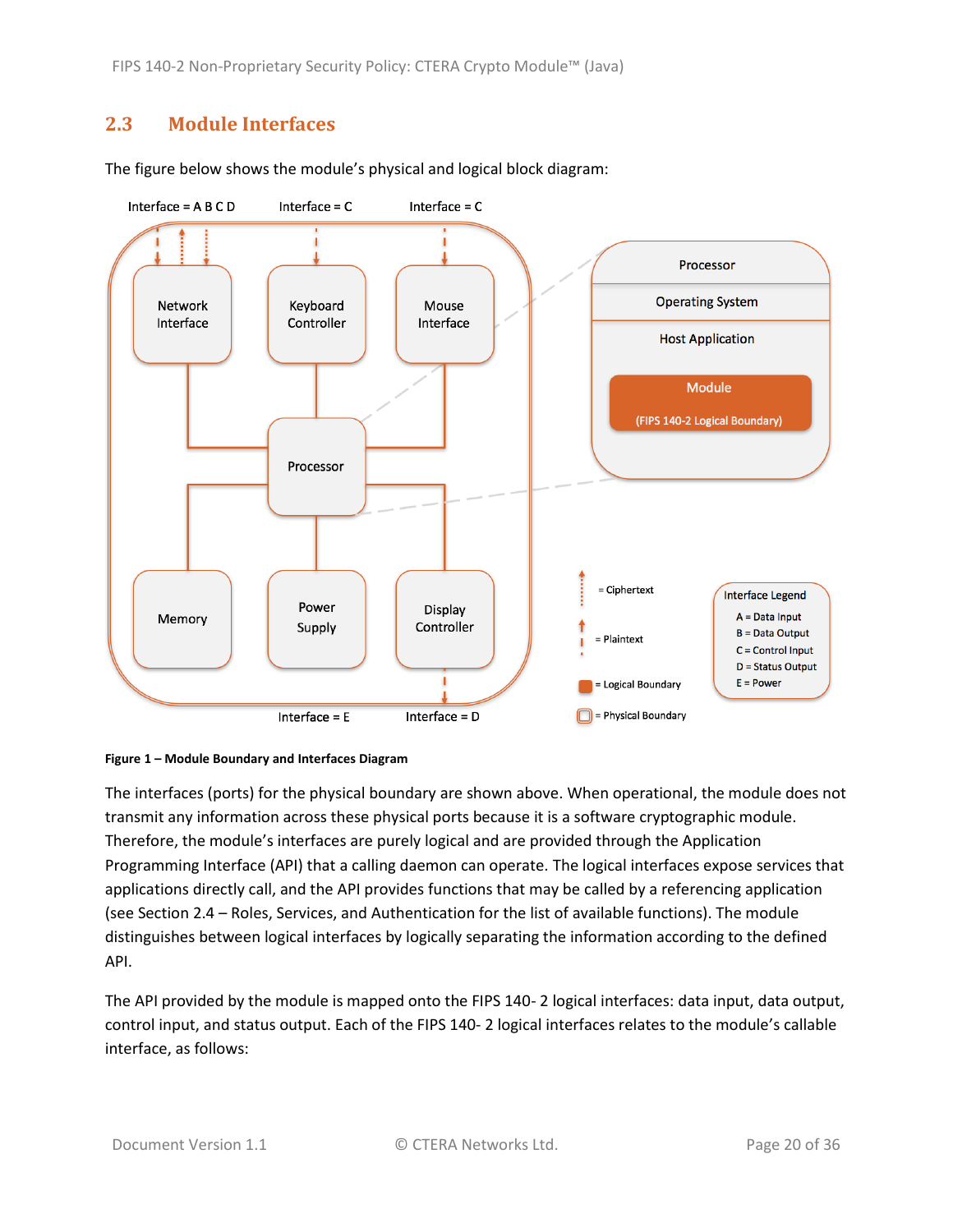| FIPS 140-2 Interface | <b>Logical Interface</b>                      | <b>Module Physical Interface</b> |
|----------------------|-----------------------------------------------|----------------------------------|
| Data Input           | API input parameters - plaintext and/or       | Network Interface                |
|                      | ciphertext data                               |                                  |
| Data Output          | API output parameters and return values -     | Network Interface                |
|                      | plaintext and/or ciphertext data              |                                  |
| Control Input        | API method calls – method calls, or input     | Keyboard Interface, Mouse        |
|                      | parameters, that specify commands and/or      | Interface                        |
|                      | control data used to control the operation of |                                  |
|                      | the module                                    |                                  |
| <b>Status Output</b> | API output parameters and return/error        | Display Controller, Network      |
|                      | codes that provide status information used to | Interface                        |
|                      | indicate the state of the module              |                                  |
| Power                | None                                          | Power Supply                     |

**Table 9 – Logical Interface / Physical Interface Mapping**

As shown in Figure 1 – [Module Boundary and Interfaces Diagram](#page-19-1) and Table 11 – [Module Services, Roles,](#page-22-0) [and Descriptions,](#page-22-0) the output data path is provided by the data interfaces and is logically disconnected from processes performing key generation or zeroization. No key information will be output through the data output interface when the module zeroizes keys.

## <span id="page-20-0"></span>**2.4 Roles, Services, and Authentication**

#### <span id="page-20-1"></span>**2.4.1 Assumption of Roles**

The module supports two distinct operator roles, which are the User and Crypto Officer (CO). The cryptographic module implicitly maps the two roles to the services. A user is considered the owner of the thread that instantiates the module and, therefore, only one concurrent user is allowed.

The module does not support a Maintenance role or bypass capability. The module does not support authentication.

| <b>Role</b> | <b>Role Description</b>                       | <b>Authentication Type</b>    |
|-------------|-----------------------------------------------|-------------------------------|
| CO          | Crypto Officer - Powers on and off the module | $N/A -$ Authentication is not |
|             |                                               | a requirement for Level 1     |
| User        | User - The user of the complete API           | $N/A -$ Authentication is not |
|             |                                               | a requirement for Level 1     |

**Table 10 – Description of Roles**

#### <span id="page-20-2"></span>**2.4.2 Services**

All services implemented by the module are listed in Table 11 – [Module Services, Roles,](#page-22-0) and Descriptions. The second column provides a description of each service, and availability to the Crypto Officer and User is indicated in columns 3 and 4, respectively.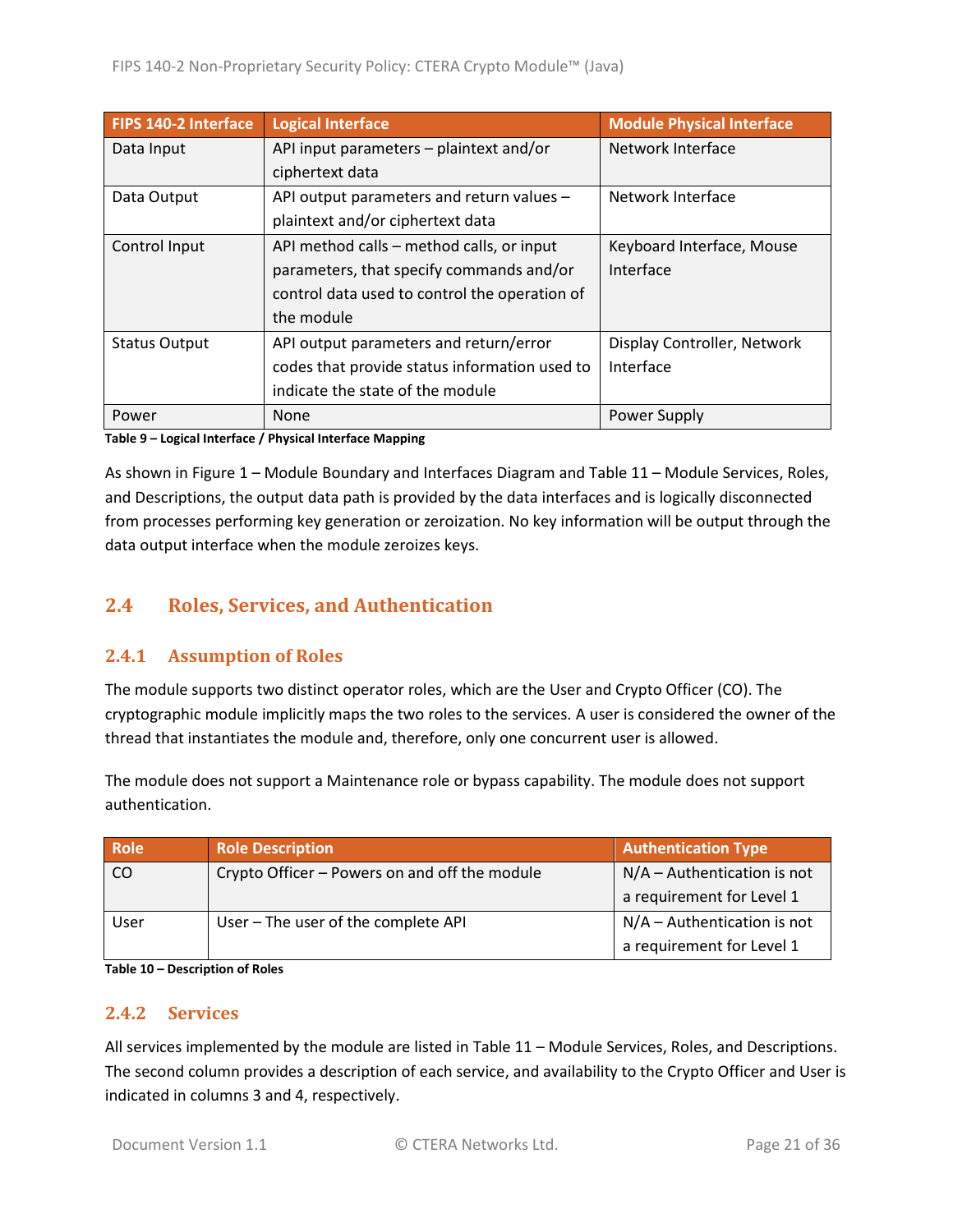| <b>Service</b>                  | <b>Description</b>                                                    | CO | <b>User</b> |
|---------------------------------|-----------------------------------------------------------------------|----|-------------|
| Initialize Module and Run       | The JRE will call the static constructor for self-tests on module     |    |             |
| Self-Tests on Demand            | initialization.                                                       |    |             |
| Show Status                     | A user can call FipsStatus.IsReady() at any time to determine if the  |    | X           |
|                                 | module is ready. CryptoServicesRegistrar.IsInApprovedOnlyMode()       |    |             |
|                                 | can be called to determine the FIPS mode of operation.                |    |             |
| Zeroize / Power-off             | The module uses the JVM garbage collector on thread termination.      |    | X           |
| Data Encryption                 | Used to encrypt data.                                                 |    | X           |
| Data Decryption                 | Used to decrypt data.                                                 |    | X           |
| <b>MAC Calculation</b>          | Used to calculate data integrity codes with CMAC.                     |    | X           |
| Signature Authentication        | Used to generate signatures (DSA, ECDSA, RSA).                        |    | X           |
| <b>Signature Verification</b>   | Used to verify digital signatures.                                    |    | X           |
| DRBG (SP800-90A)                | Used for random number, IV and key generation.                        |    | X           |
| output                          |                                                                       |    |             |
| <b>Message Hashing</b>          | Used to generate a SHA-1, SHA-2, or SHA-3 message digest, SHAKE       |    | X           |
|                                 | output.                                                               |    |             |
| Keyed Message Hashing           | Used to calculate data integrity codes with HMAC.                     |    | X           |
| <b>TLS Key Derivation</b>       | (secret input) (outputs secret) Used to calculate a value suitable to |    | X           |
| Function                        | be used for a master secret in TLS from a pre-master secret and       |    |             |
|                                 | additional input.                                                     |    |             |
| SP 800-108 KDF                  | (secret input) (outputs secret) Used to calculate a value suitable to |    | X           |
|                                 | be used for a secret key from an input secret and additional input.   |    |             |
| <b>SSH Derivation Function</b>  | (secret input) (outputs secret) Used to calculate a value suitable to |    | X           |
|                                 | be used for a secret key from an input secret and additional input.   |    |             |
| X9.63 Derivation                | (secret input) (outputs secret) Used to calculate a value suitable to |    | X           |
| Function                        | be used for a secret key from an input secret and additional input.   |    |             |
| SP 800-56A-rev2                 | (secret input) (outputs secret) Used to calculate a value suitable to |    | X           |
| Concatenation                   | be used for a secret key from an input secret and additional input.   |    |             |
| <b>Derivation Function</b>      |                                                                       |    |             |
| <b>IKEv2 Derivation</b>         | (secret input) (outputs secret) Used to calculate a value suitable to |    | X           |
| Function                        | be used for a secret key from an input secret and additional input.   |    |             |
| <b>SRTP Derivation Function</b> | (secret input) (outputs secret) Used to calculate a value suitable to |    | X           |
|                                 | be used for a secret key from an input secret and additional input.   |    |             |
| <b>PBKDF</b>                    | (secret input) (outputs secret) Used to generate a key using an       |    | X           |
|                                 | encoding of a password and an additional function such as a           |    |             |
|                                 | message hash.                                                         |    |             |
| Key Agreement Schemes           | Used to calculate key agreement values (SP 800-56A, Diffie-           |    | X           |
|                                 | Hellman).                                                             |    |             |
| <b>Key Wrapping</b>             | Used to encrypt a key value. (RSA, AES, Triple-DES)                   |    | X           |
| <b>Key Unwrapping</b>           | Used to decrypt a key value. (RSA, AES, Triple-DES)                   |    | X           |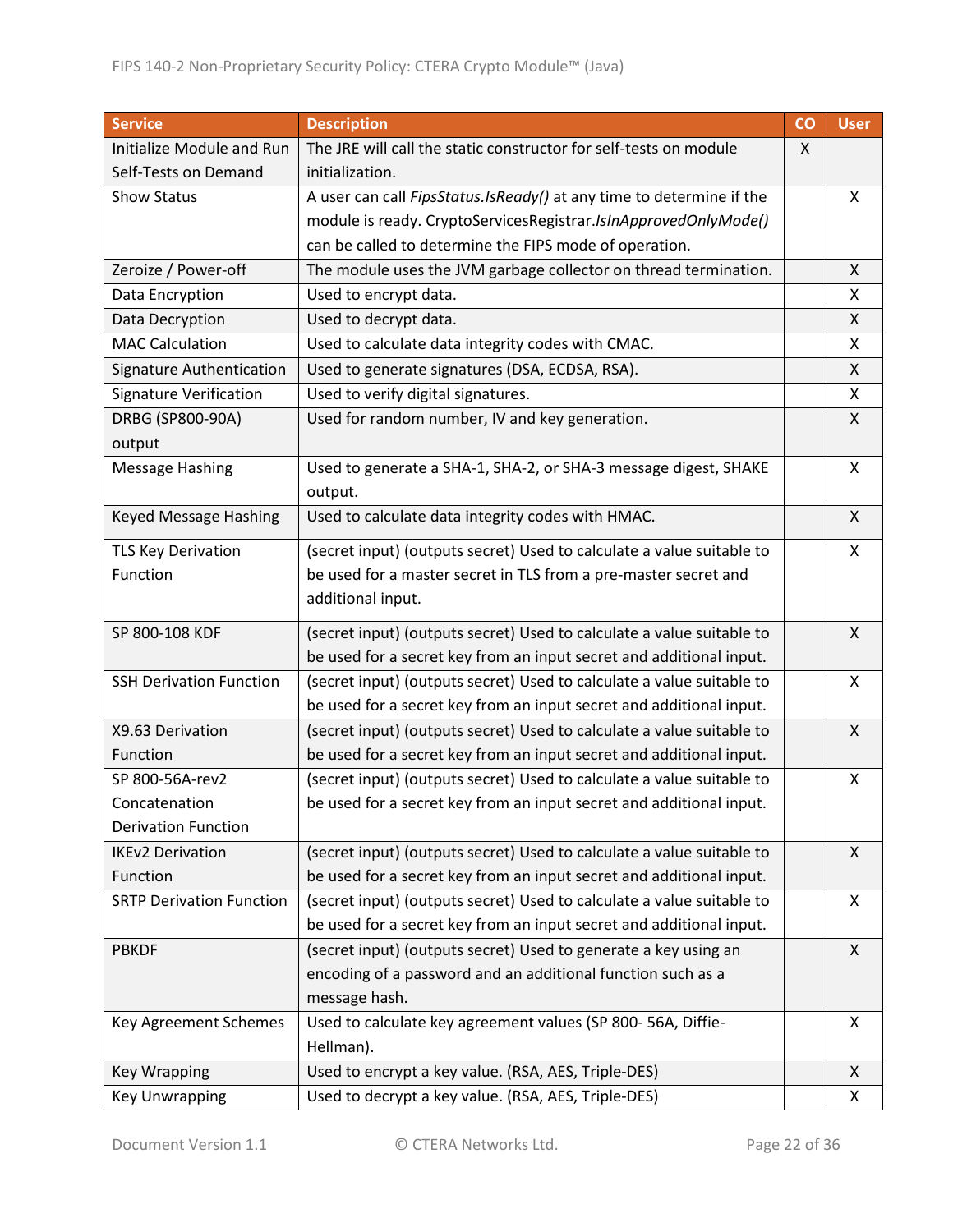| <b>Service</b>        | <b>Description</b>                                       |  | Usen |
|-----------------------|----------------------------------------------------------|--|------|
| <b>NDRNG Callback</b> | Gathers entropy in a passive manner from a user-provided |  |      |
|                       | function.                                                |  |      |
| Utility               | Miscellaneous utility functions, does not access CSPs.   |  |      |

<span id="page-22-0"></span>**Table 11 – Module Services, Roles, and Descriptions**

Note: The module services are the same in the approved and non-approved modes of operation. The only difference is the function(s) used (approved/allowed or non-approved/non-allowed).

Services in the module are accessed via the public APIs of the Jar file. The ability of a thread to invoke nonapproved services depends on whether it has been registered with the module as approved mode only. In approved only mode no non-approved services are accessible. In the presence of a Java SecurityManager approved mode services specific to a context (such as DSA and ECDSA for use in TLS) require specific permissions to be configured in the JVM configuration by the Cryptographic Officer or User.

In the absence of a Java SecurityManager specific services related to protocols such as TLS are available, however must only be used in relation to those protocols.

Table 12 – [CSP Access Rights within Services](#page-24-2) defines the relationship between access to CSPs and the different module services. The modes of access shown in the table are defined as:

**G** = Generate: The module generates the CSP.

**R** = Read: The module reads the CSP. The read access is typically performed before the module uses the CSP.

**E** = Execute: The module executes using the CSP.

**W** = Write: The module writes the CSP. The write access is typically performed after a CSP is imported into the module, when the module generates a CSP, or when the module overwrites an existing CSP.

**Z** = Zeroize: The module zeroizes the CSP.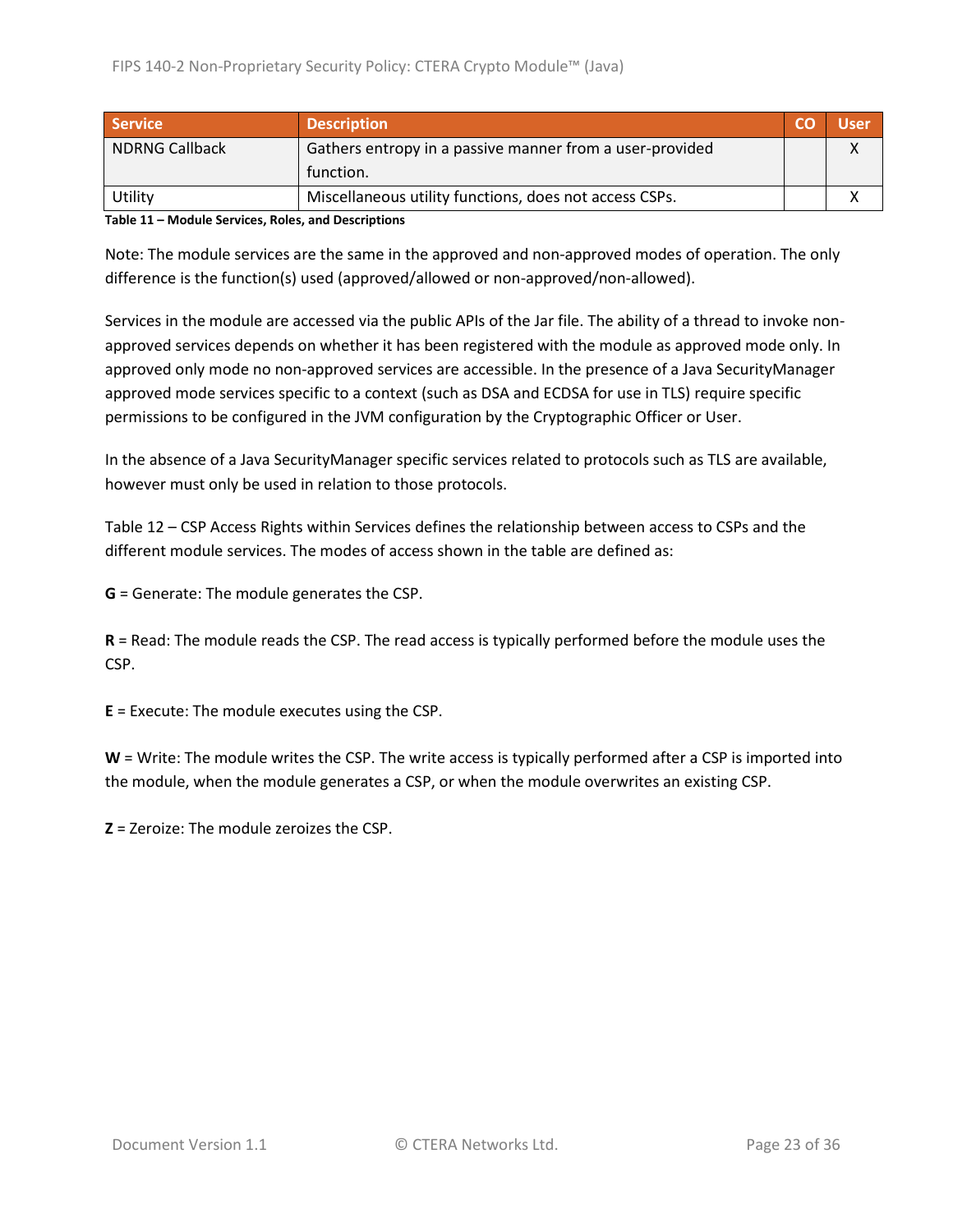|                                                                | <b>CSPs</b>     |             |                  |                 |                         |                   |                  |                          |                 |                        |
|----------------------------------------------------------------|-----------------|-------------|------------------|-----------------|-------------------------|-------------------|------------------|--------------------------|-----------------|------------------------|
| <b>Services</b>                                                | <b>AES Keys</b> | DH Keys     | <b>DRBG Keys</b> | <b>DSA Keys</b> | <b>EC Agreement Key</b> | <b>ECDSA Keys</b> | <b>HMAC Keys</b> | <b>KDF Secret Values</b> | <b>RSA Keys</b> | <b>Triple-DES Keys</b> |
| Initialize Module and<br>Run Self-Tests on<br>Demand           |                 |             |                  |                 |                         |                   |                  |                          |                 |                        |
| Show Status                                                    |                 |             |                  |                 |                         |                   |                  |                          |                 |                        |
| Zeroize / Power-off                                            | $\mathsf Z$     | $\mathsf Z$ | $\mathsf Z$      | $\mathsf Z$     | Z                       | Z                 | Z                |                          | $\mathsf Z$     | $\mathsf Z$            |
| Data Encryption                                                | $\mathsf R$     |             |                  |                 |                         |                   |                  |                          |                 | $\mathsf{R}$           |
| Data Decryption                                                | ${\sf R}$       |             |                  |                 |                         |                   |                  |                          |                 | $\mathsf R$            |
| <b>MAC Calculation</b>                                         | $\mathsf R$     |             |                  |                 |                         |                   | ${\sf R}$        |                          |                 | ${\sf R}$              |
| Signature<br>Authentication                                    |                 |             |                  | ${\sf R}$       |                         | ${\sf R}$         |                  |                          | $\mathsf R$     |                        |
| Signature Verification                                         |                 |             |                  | ${\sf R}$       |                         | $\mathsf R$       |                  |                          | $\mathsf R$     |                        |
| DRBG (SP800-90A)<br>output                                     | G               | G           | G, R             | G               | G                       | G                 | G                |                          | G               | G                      |
| Message Hashing                                                |                 |             |                  |                 |                         |                   |                  |                          |                 |                        |
| <b>Keyed Message</b><br>Hashing                                |                 |             |                  |                 |                         |                   | ${\sf R}$        |                          |                 |                        |
| <b>TLS Key Derivation</b><br>Function                          |                 |             |                  |                 |                         |                   |                  | $\mathsf{R}$             |                 |                        |
| SP 800-108 KDF                                                 |                 |             |                  |                 |                         |                   |                  | $\mathsf{R}$             |                 |                        |
| <b>SSH Derivation</b><br>Function                              |                 |             |                  |                 |                         |                   |                  | $\mathsf{R}$             |                 |                        |
| X9.63 Derivation<br>Function                                   |                 |             |                  |                 |                         |                   |                  | $\mathsf R$              |                 |                        |
| SP 800-56A-rev2<br>Concatenation<br><b>Derivation Function</b> |                 |             |                  |                 |                         |                   |                  | ${\sf R}$                |                 |                        |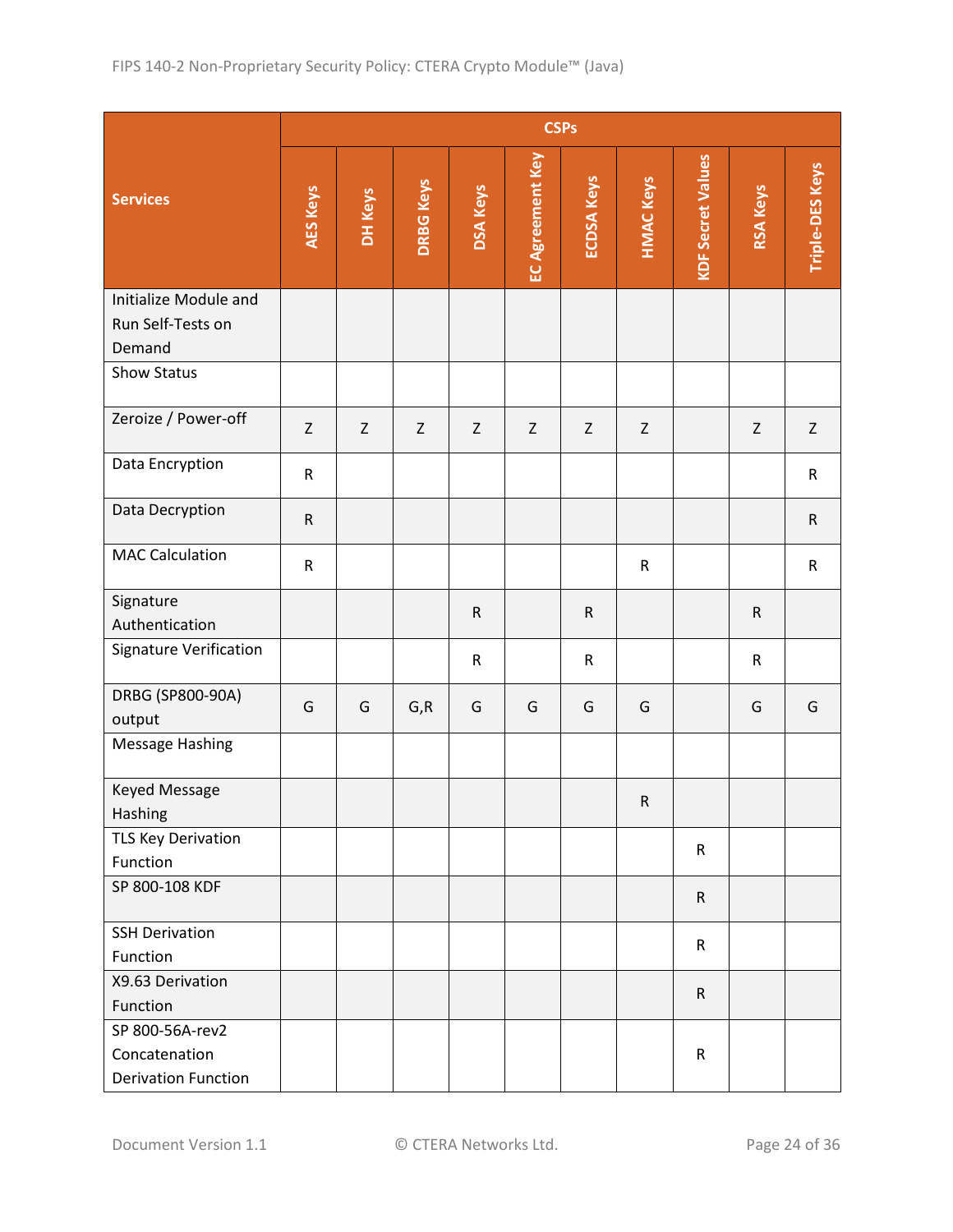|                                                        | <b>CSPs</b>     |              |                  |                 |                  |                   |                  |                          |                 |                        |
|--------------------------------------------------------|-----------------|--------------|------------------|-----------------|------------------|-------------------|------------------|--------------------------|-----------------|------------------------|
| <b>Services</b>                                        | <b>AES Keys</b> | DH Keys      | <b>DRBG Keys</b> | <b>DSA Keys</b> | EC Agreement Key | <b>ECDSA Keys</b> | <b>HMAC Keys</b> | <b>KDF Secret Values</b> | <b>RSA Keys</b> | <b>Triple-DES Keys</b> |
| <b>IKEv2 Derivation</b>                                |                 |              |                  |                 |                  |                   |                  | ${\sf R}$                |                 |                        |
| Function                                               |                 |              |                  |                 |                  |                   |                  |                          |                 |                        |
| <b>SRTP Derivation</b><br>Function                     |                 |              |                  |                 |                  |                   |                  | ${\sf R}$                |                 |                        |
| <b>PBKDF</b>                                           |                 |              |                  |                 |                  |                   | G, R             |                          |                 |                        |
| Key Agreement<br>Schemes                               | G               | $\mathsf{R}$ |                  |                 | $\mathsf{R}$     |                   | ${\sf R}$        |                          | $\mathsf{R}$    | G                      |
| Key<br>Wrapping/Transport<br>(RSA, AES,<br>Triple-DES) | $\mathsf{R}$    |              |                  |                 |                  |                   | ${\sf R}$        |                          | ${\sf R}$       | ${\sf R}$              |
| Key Unwrapping (RSA,<br>AES,<br>Triple-DES)            | ${\sf R}$       |              |                  |                 |                  |                   | $\sf R$          |                          | ${\sf R}$       | ${\sf R}$              |
| <b>NDRNG Callback</b>                                  |                 |              | G                |                 |                  |                   |                  |                          |                 |                        |
| Utility                                                |                 |              |                  |                 |                  |                   |                  |                          |                 |                        |

<span id="page-24-2"></span>**Table 12 – CSP Access Rights within Services**

## <span id="page-24-0"></span>**2.5 Physical Security**

The module is a software-only module and does not have physical security mechanisms.

## <span id="page-24-1"></span>**2.6 Operational Environment**

The module operates in a modifiable operational environment under the FIPS 140-2 definitions.

The module runs on a GPC running one of the operating systems specified in the approved operational environment list in this section. Each approved operating system manages processes and threads in a logically separated manner. The module's user is considered the owner of the calling application that instantiates the module within the process space of the Java Virtual Machine.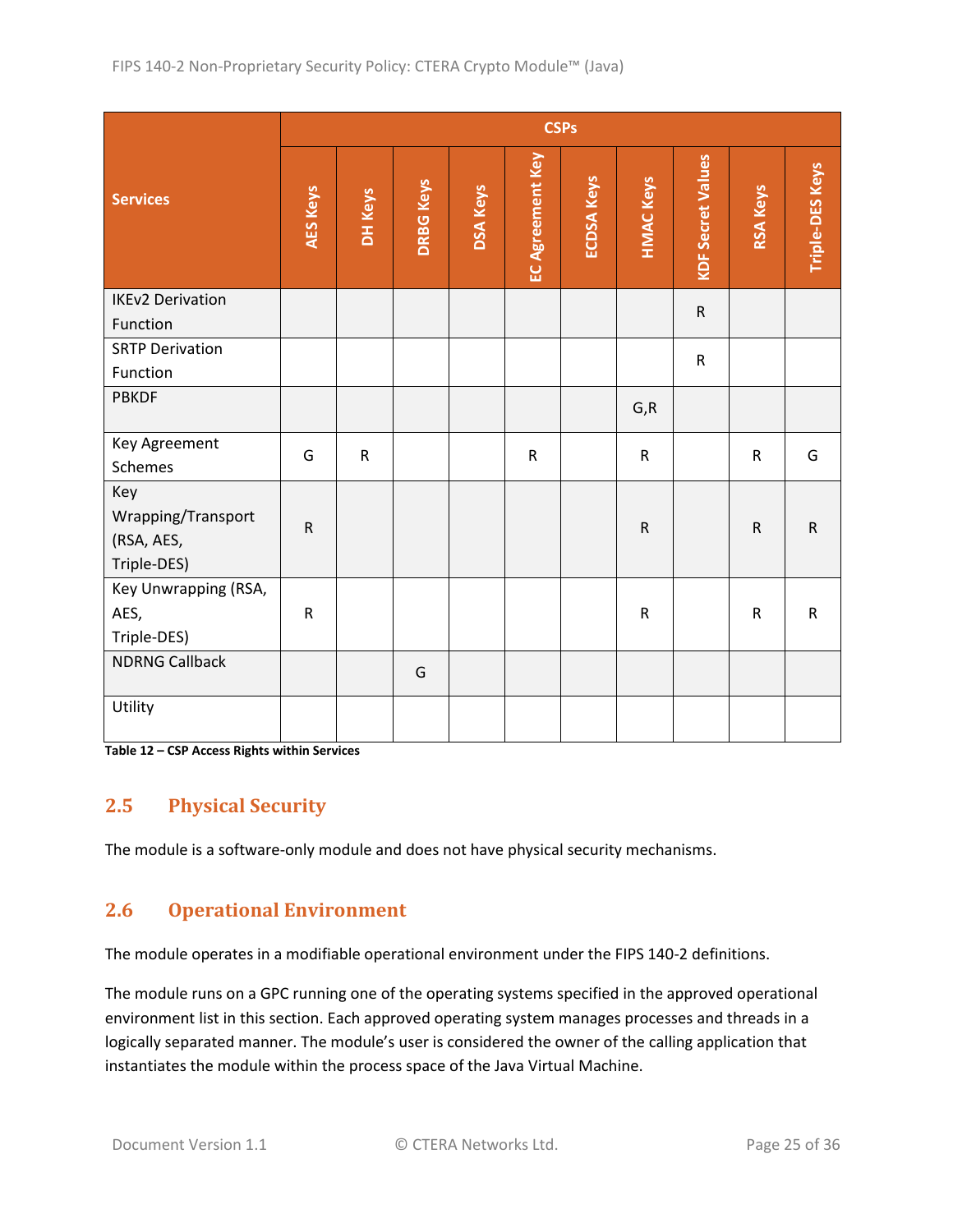The module optionally uses the Java Security Manager and starts in FIPS-approved mode by default when used with the Java Security Manager. When the module is not used within the context of the Java Security Manager, it will start by default in the non-FIPS-approved mode.

The module was tested on the following platforms:

• CentOS 6 and OpenJDK 1.7 running on HP ProLiant DL360 G7 Server with Intel Xeon X5670

FIPS 140-2 validation compliance is maintained for other versions of the respective operating system family where the module source code is unmodified, and the requirements outlined in NIST IG G.5 are met. No claim can be made as to the correct operation of the module or the security strengths of the generated keys when ported to an operational environment which is not listed on the validation certificate.

The GPC(s) used during testing met Federal Communications Commission (FCC) FCC Electromagnetic Interference (EMI) and Electromagnetic Compatibility (EMC) requirements for business use as defined by 47 Code of Federal Regulations, Part15, Subpart B.

### <span id="page-25-0"></span>**2.6.1 Use of External RNG**

The module does not include an entropy source. Entropy is loaded via callbacks using the NDRNG Callback service. The module does not exercise control over the amount or quality of the entropy that is provided to it in response to callbacks, therefore the caveat "no assurance of the minimum strength of generated keys" is applicable.

The operator should use an appropriate entropy source to provide entropy when required. The module will request entropy using callbacks, as appropriate to the security strength and seeding configuration for the DRBG that is using the entropy. In approved mode the minimum amount of entropy that would be requested is 112 bits, with a larger minimum being set if the security strength of the operation requires it. The module will wait until the callback returns the requested amount of entropy, blocking if necessary.

## <span id="page-25-1"></span>**2.7 Self-Tests**

Each time the module is powered up, it tests that the cryptographic algorithms still operate correctly and that sensitive data has not been damaged. Power-up self-tests are available on demand by power cycling the module.

On power-up or reset, the module performs the self-tests that are described in Table 13 – [Power-Up](#page-27-2) Self-[Tests.](#page-27-2) All KATs must be completed successfully prior to any other use of cryptography by the module. If one of the KATs fails, the module enters the Self-Test Failure error state. The module will output a detailed error message when *FipsStatus.isReady()* is called. The error state can only be cleared by reloading the module and calling *FipsStatus.isReady()* again to confirm successful completion of the KATs.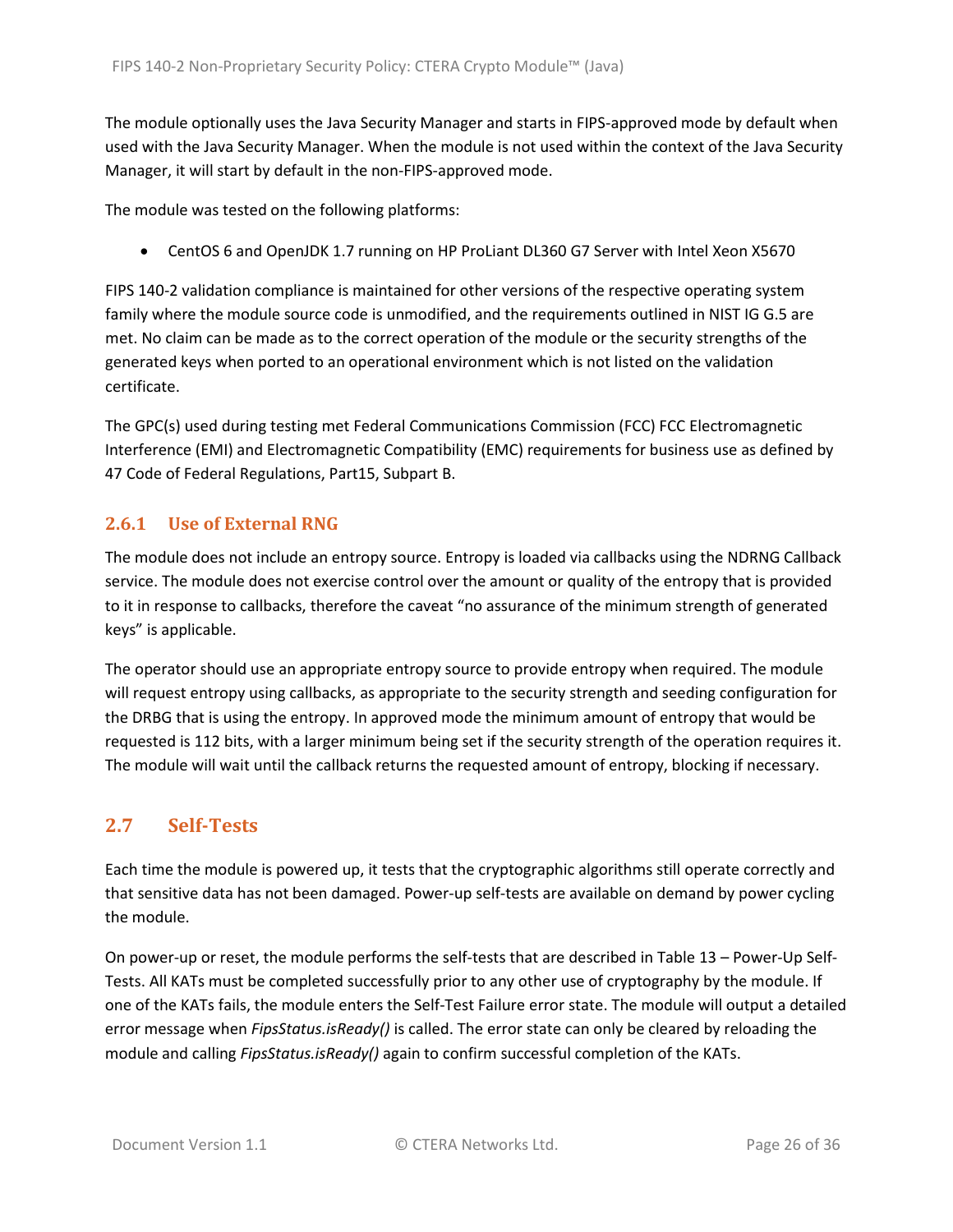# <span id="page-26-0"></span>**2.7.1 Power-Up Self-Tests**

| <b>Test Target</b>       | <b>Description</b>                                                     |
|--------------------------|------------------------------------------------------------------------|
| Software Integrity Check | HMAC-SHA-256 (HMAC Cert. #3114)                                        |
| <b>AES</b>               | KATs: Encryption, Decryption                                           |
|                          | Modes: ECB                                                             |
|                          | Key sizes: 128 bits                                                    |
| <b>CCM</b>               | KATs: Generation, Verification                                         |
|                          | Key sizes: 128 bits                                                    |
| AES-CMAC                 | KATs: Generation, Verification                                         |
|                          | Key sizes: AES with 128 bits                                           |
| <b>FFC KAS</b>           | KATs: Per IG 9.6 - Primitive "Z" Computation Parameter Sets/Key sizes: |
|                          | FB                                                                     |
| <b>DRBG</b>              | KATs: HASH_DRBG, HMAC_DRBG, CTR_DRBG                                   |
|                          | Security Strengths: 256 bits                                           |
| <b>DSA</b>               | KAT: Signature Generation, Signature Verification                      |
|                          | Key sizes: 2048 bits                                                   |
| <b>ECDSA</b>             | KAT: Signature Generation, Signature Verification Curves/Key sizes: P- |
|                          | 256                                                                    |
| GCM/GMAC                 | KATs: Generation, Verification                                         |
|                          | Key sizes: 128 bits                                                    |
| <b>HMAC</b>              | KATs: Generation, Verification                                         |
|                          | SHA sizes: SHA-1, SHA-224, SHA-256, SHA-384, SHA-512, SHA-             |
|                          | 512/224, SHA-512/256                                                   |
| <b>ECC KAS</b>           | KATs: Per IG 9.6 - Primitive "Z" Computation                           |
|                          | Parameter Sets/Key sizes: FB                                           |
| <b>RSA</b>               | KATs: Signature Generation, Signature Verification                     |
|                          | Key sizes: 2048 bits                                                   |
| <b>SHS</b>               | <b>KATs: Output Verification</b>                                       |
|                          | SHA sizes: SHA-1, SHA-224, SHA-256, SHA-384, SHA-512, SHA-             |
|                          | 512/224, SHA-512/256, SHA3-224, SHA3-256, SHA3-384, SHA3-512           |
| Triple-DES               | KATs: Encryption, Decryption                                           |
|                          | Modes: TECB                                                            |
|                          | Key sizes: 3-Key                                                       |
| Triple-DES-CMAC          | KATs: Generation, Verification                                         |
|                          | Key sizes: 3-Key                                                       |
| Extendable-Output        | <b>KATs: Output Verification</b>                                       |
| functions (XOF)          | XOFs: SHAKE128, SHAKE256                                               |
| Key Agreement Using RSA  | KATs: SP 800-56B specific KATs per IG D.4                              |
|                          | Key sizes: 2048 bits                                                   |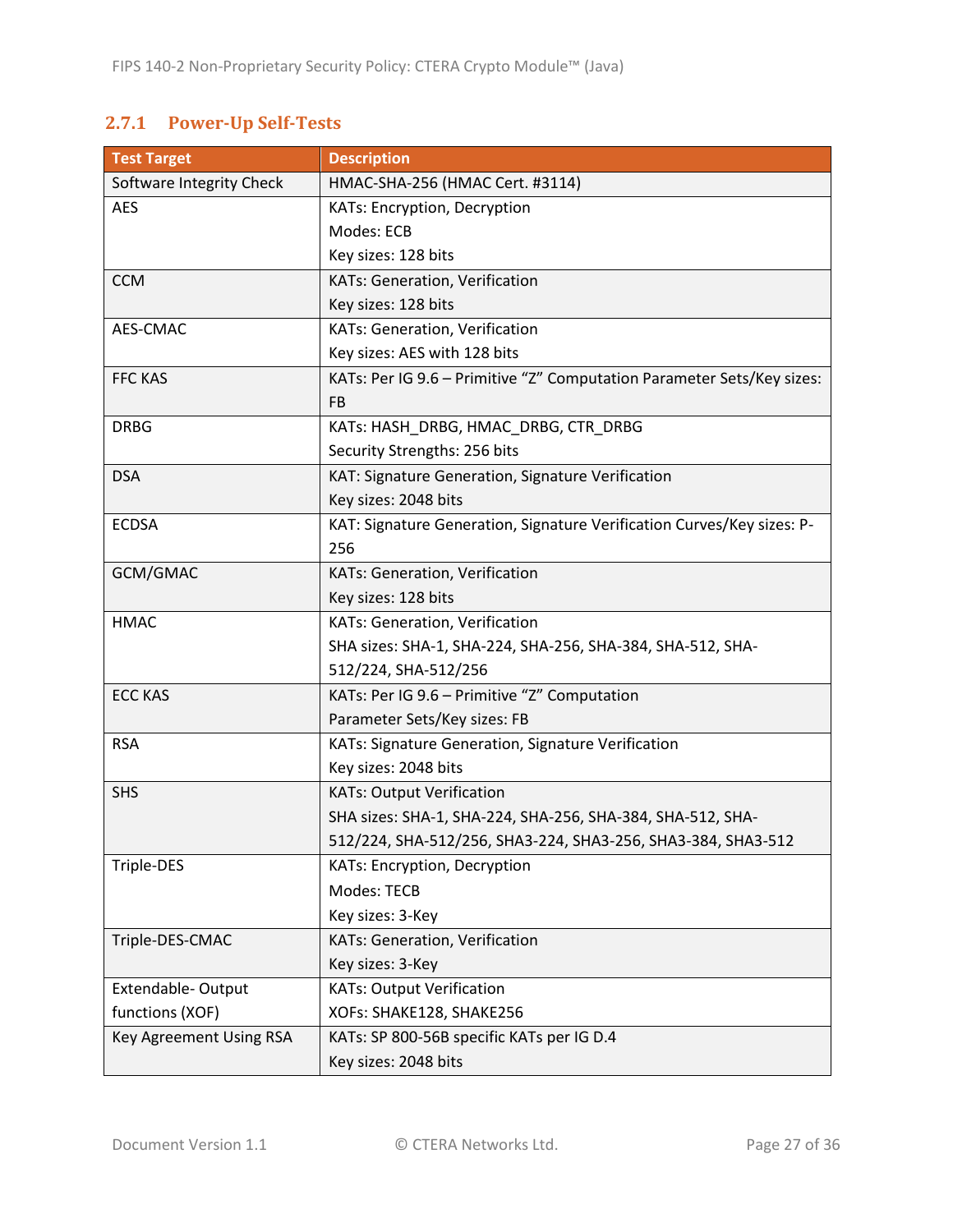| <b>Test Target</b>             | <b>Description</b>                        |  |  |
|--------------------------------|-------------------------------------------|--|--|
| <b>Key Transport Using RSA</b> | KATs: SP 800-56B specific KATs per IG D.4 |  |  |
|                                | Key sizes: 2048 bits                      |  |  |

<span id="page-27-2"></span>**Table 13 – Power-Up Self-Tests**

#### <span id="page-27-0"></span>**2.7.2 Conditional Self-Tests**

The module implements the following conditional self-tests upon key generation, or random number generation (respectively):

| <b>Test Target</b>        | <b>Description</b>                                            |
|---------------------------|---------------------------------------------------------------|
| <b>NDRNG</b>              | NDRNG Continuous Test performed when a random value is        |
|                           | requested from the NDRNG.                                     |
| <b>DH</b>                 | DH Pairwise Consistency Test performed on every DH key        |
|                           | pair generation.                                              |
| <b>DRBG</b>               | DRBG Continuous Test performed when a random value is         |
|                           | requested from the DRBG.                                      |
| <b>DSA</b>                | DSA Pairwise Consistency Test performed on every DSA key      |
|                           | pair generation.                                              |
| <b>ECDSA</b>              | ECDSA Pairwise Consistency Test performed on every EC key     |
|                           | pair generation.                                              |
| <b>RSA</b>                | RSA Pairwise Consistency Test performed on every RSA key      |
|                           | pair generation.                                              |
| <b>DRBG Health Checks</b> | Performed conditionally on DRBG, per SP 800-90A Section       |
|                           | 11.3.                                                         |
| SP 800-56A Assurances     | Performed conditionally per SP 800-56A Sections 5.5.2, 5.6.2, |
|                           | and/or 5.6.3. Required per IG 9.6.                            |

**Table 14 – Conditional Self-Tests**

### <span id="page-27-1"></span>**2.8 Mitigation of Other Attacks**

The module implements basic protections to mitigate against timing-based attacks against its internal implementations. There are two countermeasures used.

The first countermeasure is Constant Time Comparisons, which protect the digest and integrity algorithms by strictly avoiding "fast fail" comparison of MACs, signatures, and digests so the time taken to compare a MAC, signature, or digest is constant regardless of whether the comparison passes or fails.

The second countermeasure is made up of Numeric Blinding and decryption/signing verification which both protect the RSA algorithm.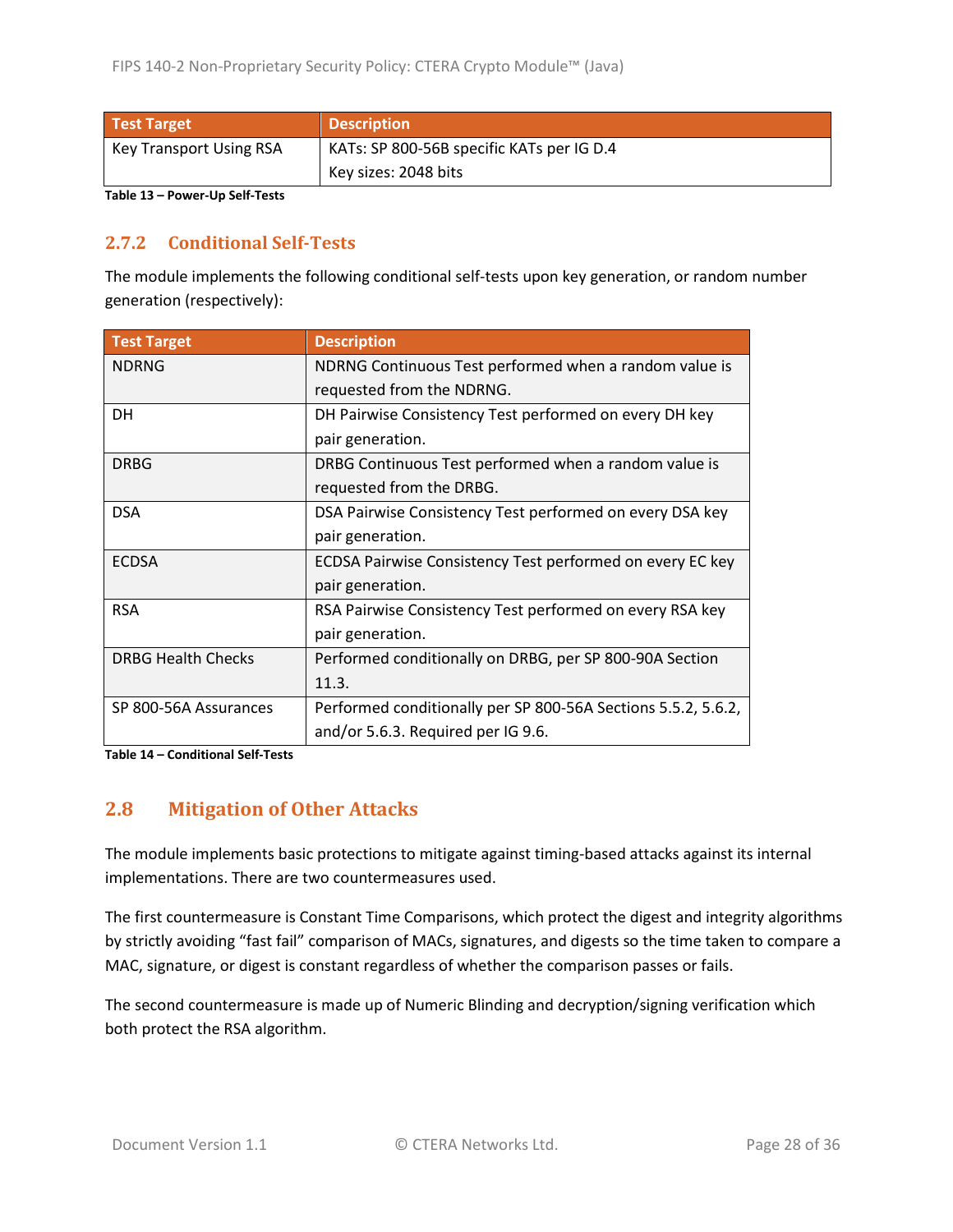Numeric Blinding prevents timing attacks against RSA decryption and signing by providing a random input into the operation which is subsequently eliminated when the result is produced. The random input makes it impossible for a third party observing the private key operation to attempt a timing attack on the operation as they do not have knowledge of the random input and consequently the time taken for the operation tells them nothing about the private value of the RSA key.

Decryption/signing verification is carried out by calculating a primitive encryption or signature verification operation after a corresponding decryption or signing operation before the result of the decryption or signing operation is returned. The purpose of this is to protect against Lenstra's CRT attack by verifying the correctness of the private key calculations involved. Lenstra's CRT attack takes advantage of undetected errors in the use of RSA private keys with CRT values and, if exploitable, can be used to discover the private value of the RSA key.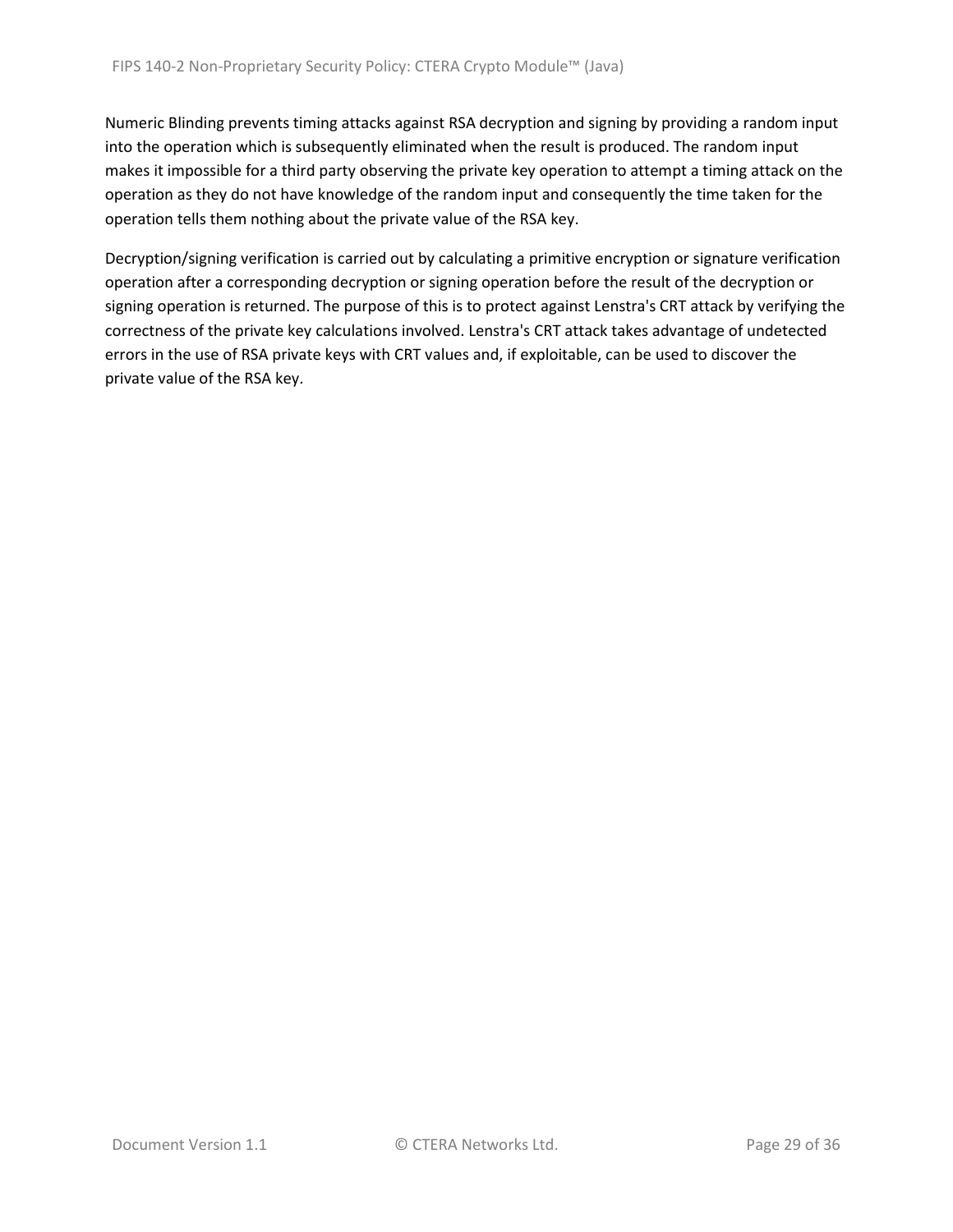# <span id="page-29-0"></span>**3 Security Rules and Guidance**

## <span id="page-29-1"></span>**3.1 Basic Enforcement**

The module design corresponds to the module security rules. This section documents the security rules enforced by the cryptographic module to implement the security requirements of this FIPS 140-2 Level 1 module.

1. The module provides two distinct operator roles: User and Cryptographic Officer.

2. The module does not provide authentication.

3. The operator may command the module to perform the power up self-tests by cycling power or resetting the module.

4. Power-up self-tests do not require any operator action.

5. Data output is inhibited during key generation, self-tests, zeroization, and error states.

6. Status information does not contain CSPs or sensitive data that if misused could lead to a compromise of the module.

7. There are no restrictions on which keys or CSPs are zeroized by the zeroization service.

- 8. The module does not support concurrent operators.
- 9. The module does not have any external input/output devices used for entry/output of data.
- 10. The module does not enter or output plaintext CSPs from the module's physical boundary.
- 11. The module does not output intermediate key values.

#### <span id="page-29-2"></span>**3.1.1 Additional Enforcement with a Java SecurityManager**

In the presence of a Java SecurityManager approved mode services specific to a context (such as DSA and ECDSA for use in TLS) require specific policy permissions to be configured in the JVM configuration by the Cryptographic Officer or User. The SecurityManager can also be used to restrict the ability of particular code bases to examine CSPs. See Section [2.1.3](#page-6-0) – Module Configuration for further advice on this.

In the absence of a Java SecurityManager specific services related to protocols such as TLS are available, however must only be used in relation to those protocols.

#### <span id="page-29-3"></span>**3.1.2 Basic Guidance**

The jar file representing the module needs to be installed in a JVM's class path in a manner appropriate to its use in applications running on the JVM.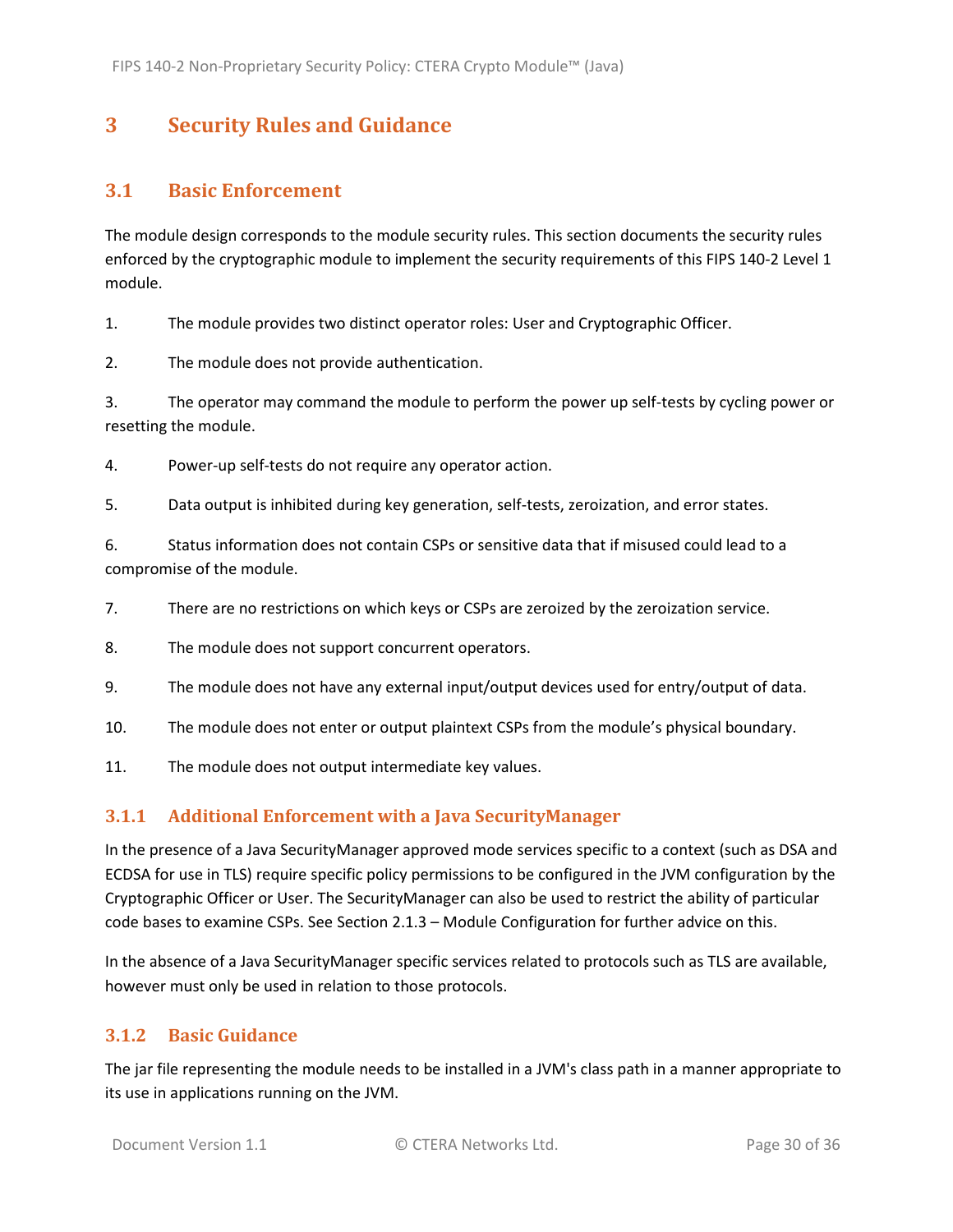Functionality in the module is provided in two ways. At the lowest level there are distinct classes that provide access to the FIPS approved and non-FIPS approved services provided by the module. A more abstract level of access can also be gained using strings providing operation names passed into the module's Java cryptography provider through the APIs described in the Java Cryptography Architecture (JCA) and the Java Cryptography Extension (JCE).

When the module is being used in FIPS approved-only mode, classes providing implementations of algorithms which are not FIPS approved, or allowed, are explicitly disabled.

### <span id="page-30-0"></span>**3.1.3 Enforcement and Guidance for AES GCM IVs**

IVs for GCM can be generated randomly. Where an IV is not generated randomly, the module supports the importing of GCM IVs.

In approved mode, when a GCM IV is generated randomly, the module enforces the use of an approved DRBG in line with Section 8.2.2 of SP 800-38D.

In approved mode, importing a GCM IV is non-conformant unless the source of the IV is also FIPS approved for GCM IV generation.

Per IG A.5, Sectio[n 2.2.1](#page-16-1) of this Security Policy also states that in the event module power is lost and restored, the consuming application must ensure that any of its AES-GCM keys used for encryption or decryption are re-distributed.

### <span id="page-30-1"></span>**3.1.4 Enforcement and Guidance for use of the Approved PBKDF**

In line with the requirements for SP 800-132, keys generated using the approved PBKDF must only be used for storage applications. Any other use of the approved PBKDF is non-conformant.

In approved mode the module enforces that any password used must encode to at least 14 bytes (112 bits) and that the salt is at least 16 bytes (128 bits) long. The iteration count associated with the PBKDF should be as large as practical.

As the module is a general purpose software module, it is not possible to anticipate all the levels of use for the PBKDF, however a user of the module should also note that a password should at least contain enough entropy to be unguessable and also contain enough entropy to reflect the security strength required for the key being generated. In the event a password encoding is simply based on ASCII, a 14-byte password is unlikely to contain sufficient entropy for most purposes. Users are referred to Appendix A, "Security Considerations" of SP 800-132 for further information on password, salt, and iteration count selection.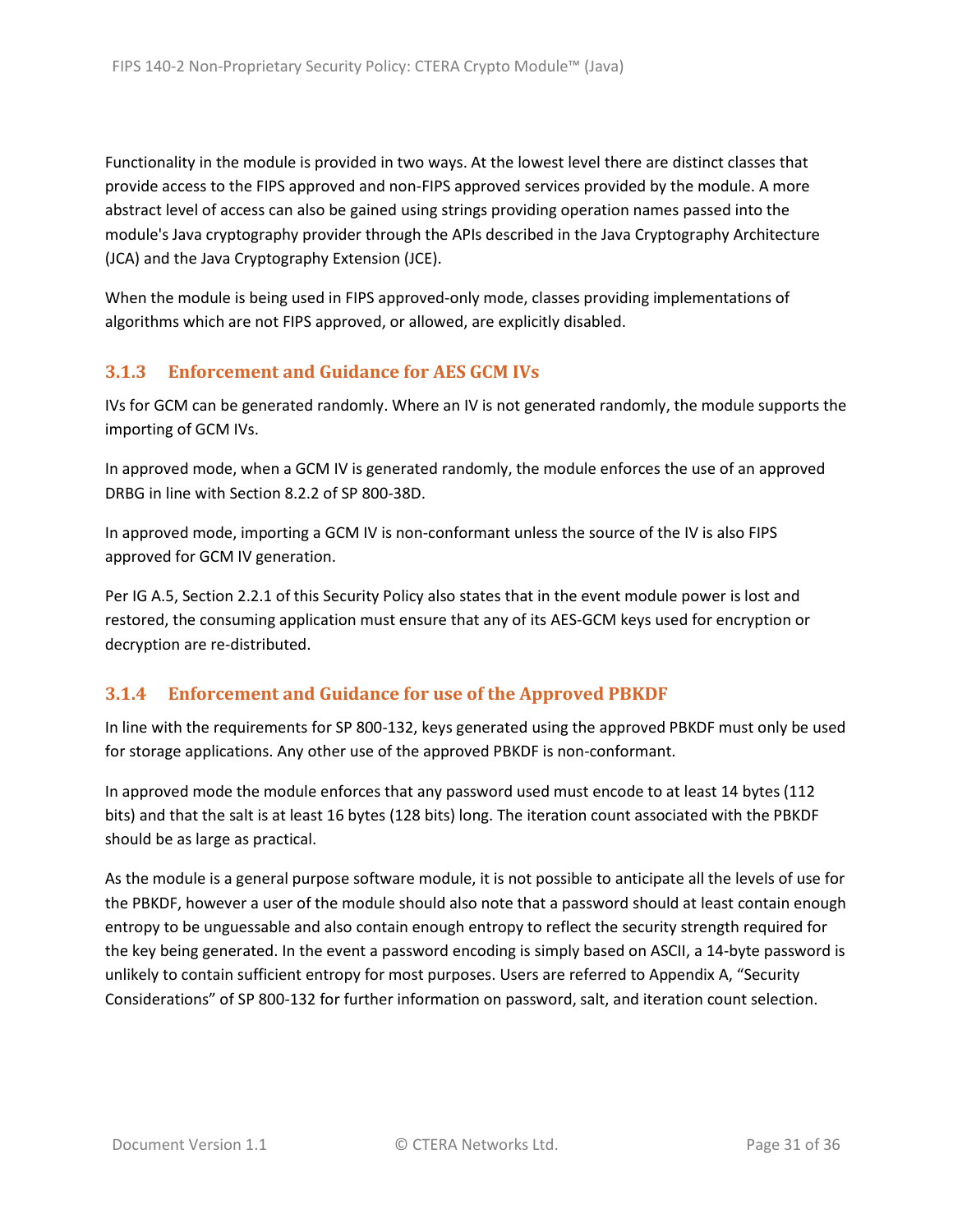#### <span id="page-31-0"></span>**3.1.5 Software Installation**

The module is provided directly to solution developers and is not available for direct download to the general public. The module and its host application are to be installed on an operating system specified in Section [2.6](#page-24-1) or on an operating system where portability is maintained.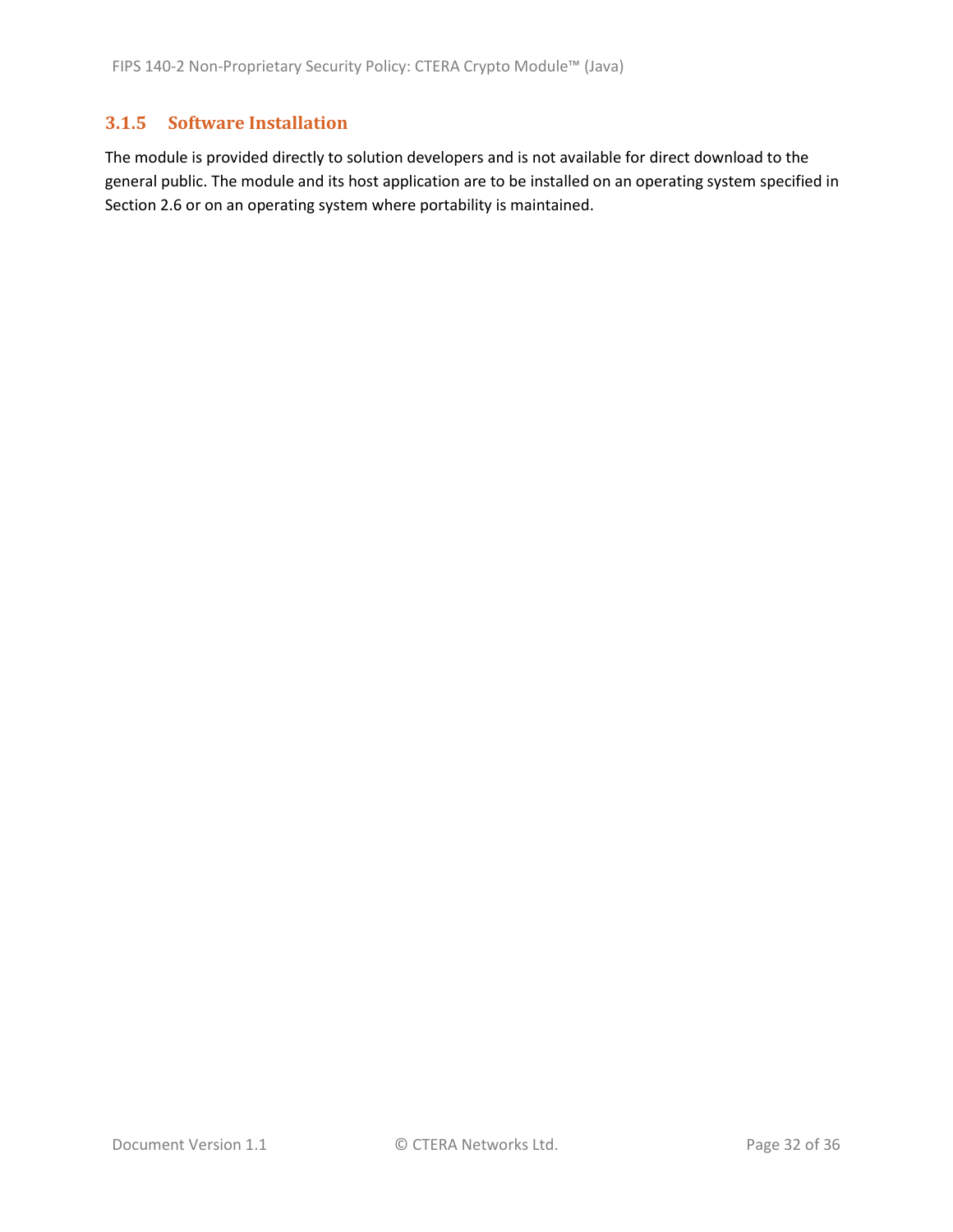# <span id="page-32-0"></span>**4 References and Acronyms**

# <span id="page-32-1"></span>**4.1 References**

| <b>Abbreviation</b> | <b>Full Specification Name</b>                                                  |
|---------------------|---------------------------------------------------------------------------------|
| <b>ANSI X9.31</b>   | X9.31-1998, Digital Signatures using Reversible Public Key Cryptography for the |
|                     | Financial Services Industry (rDSA), September 9, 1998                           |
| FIPS 140-2          | Security Requirements for Cryptographic modules, May 25, 2001                   |
| FIPS 180-4          | Secure Hash Standard (SHS)                                                      |
| FIPS 186-3          | Digital Signature Standard (DSS)                                                |
| FIPS 186-4          | Digital Signature Standard (DSS)                                                |
| <b>FIPS 197</b>     | <b>Advanced Encryption Standard</b>                                             |
| FIPS 198-1          | The Keyed-Hash Message Authentication Code (HMAC)                               |
| <b>FIPS 202</b>     | SHA-3 Standard: Permutation-Based Hash and Extendable-Output Functions          |
| IG                  | Implementation Guidance for FIPS PUB 140-2 and the Cryptographic Module         |
|                     | <b>Validation Program</b>                                                       |
| <b>PKCS#1 v2.1</b>  | RSA Cryptography Standard                                                       |
| PKCS#5              | Password-Based Cryptography Standard                                            |
| <b>PKCS#12</b>      | Personal Information Exchange Syntax Standard                                   |
| SP 800-20           | Modes of Operation Validation System for Triple Data Encryption Algorithm       |
|                     | (TMOVS)                                                                         |
| SP 800-38A          | Recommendation for Block Cipher Modes of Operation: Three Variants of           |
|                     | <b>Ciphertext Stealing for CBC Mode</b>                                         |
| SP 800-38B          | Recommendation for Block Cipher Modes of Operation: The CMAC Mode for           |
|                     | Authentication                                                                  |
| SP 800-38C          | Recommendation for Block Cipher Modes of Operation: The CCM Mode for            |
|                     | Authentication and Confidentiality                                              |
| SP 800-38D          | Recommendation for Block Cipher Modes of Operation: Galois/Counter Mode         |
|                     | (GCM) and GMAC                                                                  |
| SP 800-38F          | Recommendation for Block Cipher Modes of Operation: Methods for Key             |
|                     | Wrapping                                                                        |
| SP 800-56A          | Recommendation for Pair-Wise Key Establishment Schemes Using Discrete           |
|                     | Logarithm Cryptography                                                          |
| SP 800-56B          | Recommendation for Pair-Wise Key Establishment Schemes Using Integer            |
|                     | <b>Factorization Cryptography</b>                                               |
| SP 800-56C          | Recommendation for Key Derivation through Extraction-then-Expansion             |
| SP 800-67           | Recommendation for the Triple Data Encryption Algorithm (TDEA) Block Cipher     |
| SP 800-89           | Recommendation for Obtaining Assurances for Digital Signature Applications      |
| SP 800-90A          | Recommendation for Random Number Generation Using Deterministic Random          |
|                     | <b>Bit Generators</b>                                                           |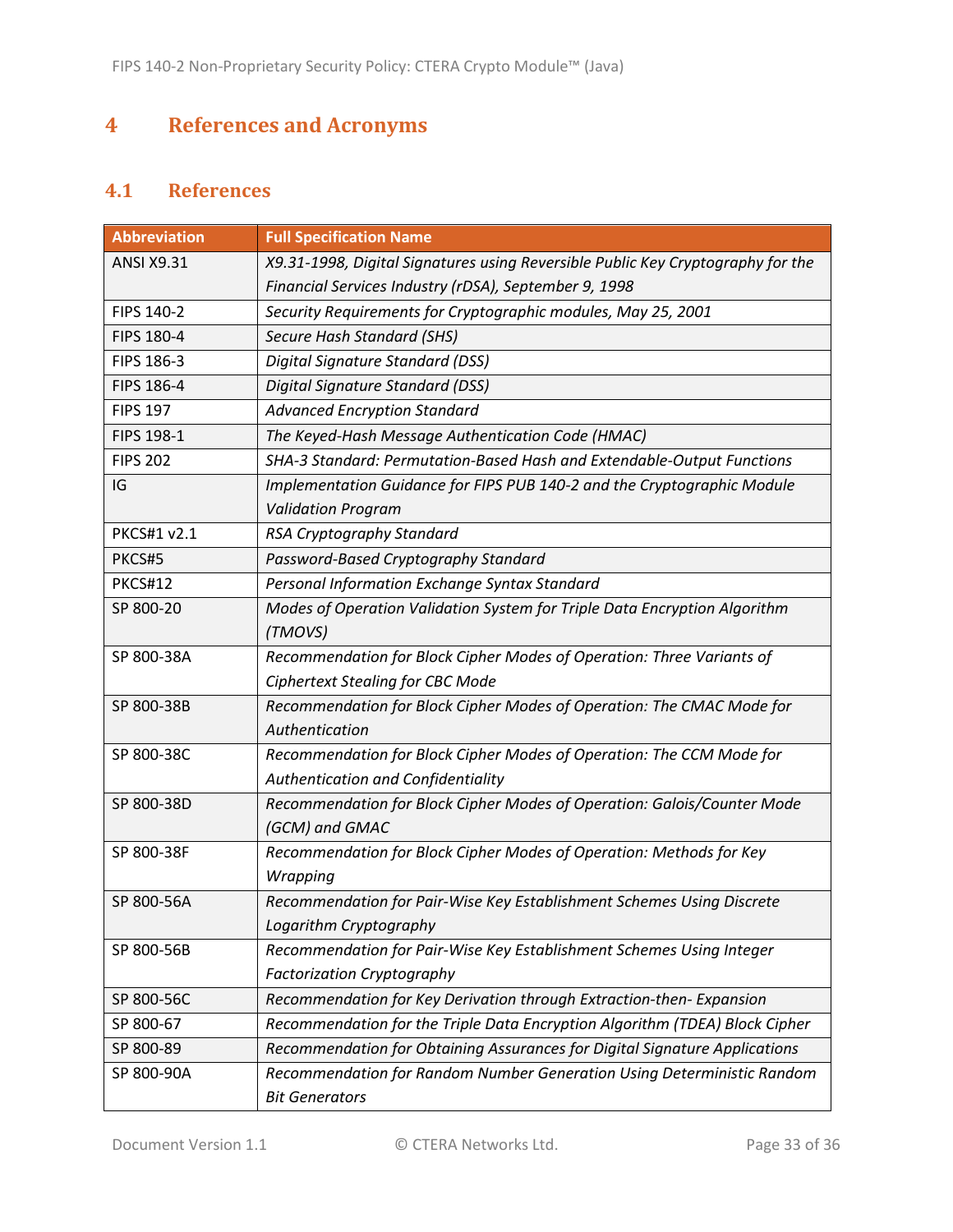| Abbreviation        | <b>Full Specification Name</b>                                            |
|---------------------|---------------------------------------------------------------------------|
| SP 800-108          | Recommendation for Key Derivation Using Pseudorandom Functions            |
| SP 800-132          | Recommendation for Password-Based Key Derivation                          |
| SP 800-135          | Recommendation for Existing Application-Specific Key Derivation Functions |
| Table 45 Defensesse |                                                                           |

**Table 15 – References**

# <span id="page-33-0"></span>**4.2 Acronyms**

The following table defines acronyms found in this document:

| <b>Acronym</b>  | <b>Term</b>                                    |
|-----------------|------------------------------------------------|
| <b>AES</b>      | <b>Advanced Encryption Standard</b>            |
| <b>API</b>      | <b>Application Programming Interface</b>       |
| <b>CBC</b>      | <b>Cipher-Block Chaining</b>                   |
| <b>CCM</b>      | Counter with CBC-MAC                           |
| <b>CCCS</b>     | Canadian Centre for Cyber Security             |
| <b>CDH</b>      | <b>Computational Diffie-Hellman</b>            |
| <b>CFB</b>      | <b>Cipher Feedback Mode</b>                    |
| <b>CMAC</b>     | Cipher-based Message Authentication Code       |
| <b>CMVP</b>     | Cryptographic Module Validation Program        |
| CO              | Crypto Officer                                 |
| <b>CPU</b>      | <b>Central Processing Unit</b>                 |
| <b>CS</b>       | <b>Ciphertext Stealing</b>                     |
| <b>CSP</b>      | <b>Critical Security Parameter</b>             |
| <b>CTR</b>      | <b>Counter Mode</b>                            |
| <b>CVL</b>      | <b>Component Validation List</b>               |
| <b>DES</b>      | Data Encryption Standard                       |
| DH              | Diffie-Hellman                                 |
| <b>DRAM</b>     | <b>Dynamic Random Access Memory</b>            |
| <b>DRBG</b>     | Deterministic Random Bit Generator             |
| <b>DSA</b>      | Digital Signature Algorithm                    |
| <b>DSTU4145</b> | Ukrainian DSTU-4145-2002 Elliptic Curve Scheme |
| <b>EC</b>       | <b>Elliptic Curve</b>                          |
| <b>ECB</b>      | <b>Electronic Code Book</b>                    |
| ECC             | <b>Elliptic Curve Cryptography</b>             |
| <b>ECDSA</b>    | Elliptic Curve Digital Signature Algorithm     |
| <b>EMC</b>      | <b>Electromagnetic Compatibility</b>           |
| <b>EMI</b>      | Electromagnetic Interference                   |
| <b>FCC</b>      | <b>Federal Communications Commission</b>       |
| <b>FIPS</b>     | <b>Federal Information Processing Standard</b> |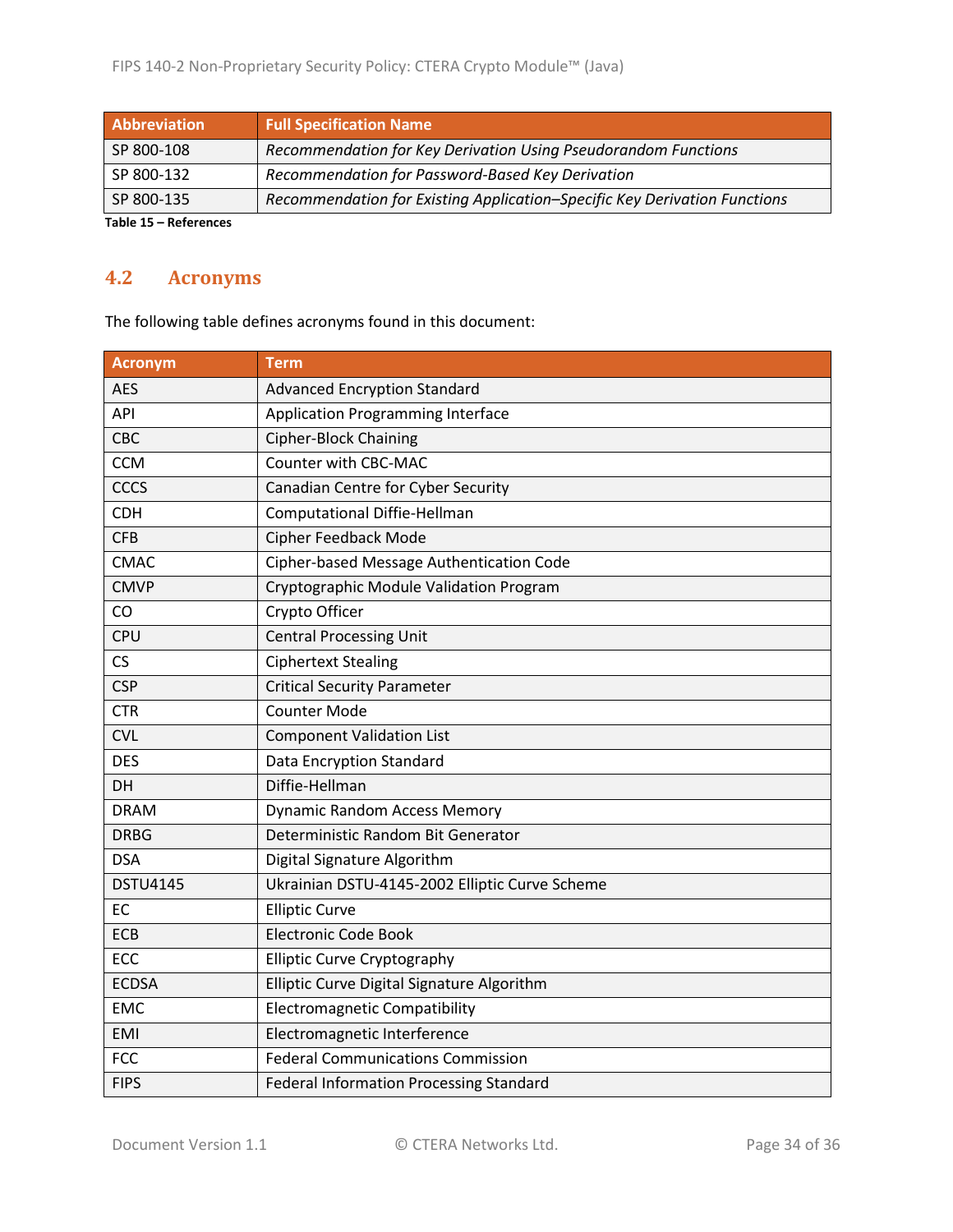| <b>Acronym</b> | <b>Term</b>                                                             |
|----------------|-------------------------------------------------------------------------|
| <b>GCM</b>     | Galois/Counter Mode                                                     |
| <b>GMAC</b>    | <b>Galois Message Authentication Code</b>                               |
| <b>GOST</b>    | Gosudarstvennyi Standard Soyuza SSR/Government Standard of the Union of |
|                | <b>Soviet Socialist Republics</b>                                       |
| <b>GPC</b>     | <b>General Purpose Computer</b>                                         |
| <b>HMAC</b>    | (Keyed-) Hash Message Authentication Code                               |
| IG             | <b>Implementation Guidance</b>                                          |
| IV             | <b>Initialization Vector</b>                                            |
| <b>JAR</b>     | Java ARchive                                                            |
| <b>JCA</b>     | Java Cryptography Architecture                                          |
| <b>JCE</b>     | Java Cryptography Extension                                             |
| <b>JDK</b>     | Java Development Kit                                                    |
| <b>JRE</b>     | Java Runtime Environment                                                |
| <b>JVM</b>     | Java Virtual Machine                                                    |
| <b>KAS</b>     | Key Agreement Scheme                                                    |
| KAT            | <b>Known Answer Test</b>                                                |
| <b>KDF</b>     | Key Derivation Function                                                 |
| <b>KW</b>      | Key Wrap                                                                |
| <b>KWP</b>     | Key Wrap with Padding                                                   |
| <b>MAC</b>     | <b>Message Authentication Code</b>                                      |
| MD5            | Message Digest algorithm MD5                                            |
| N/A            | Non Applicable                                                          |
| <b>NDRNG</b>   | Non Deterministic Random Number Generator                               |
| <b>OCB</b>     | <b>Offset Codebook Mode</b>                                             |
| <b>OFB</b>     | <b>Output Feedback</b>                                                  |
| <b>OS</b>      | <b>Operating System</b>                                                 |
| <b>PBKDF</b>   | Password-Based Key Derivation Function                                  |
| <b>PKCS</b>    | Public-Key Cryptography Standards                                       |
| PQG            | Diffie-Hellman Parameters P, Q and G                                    |
| <b>RC</b>      | Rivest Cipher, Ron's Code                                               |
| <b>RIPEMD</b>  | RACE Integrity Primitives Evaluation Message Digest                     |
| <b>RSA</b>     | Rivest, Shamir, and Adleman                                             |
| <b>SHA</b>     | Secure Hash Algorithm                                                   |
| <b>TCBC</b>    | <b>TDEA Cipher-Block Chaining</b>                                       |
| <b>TCFB</b>    | <b>TDEA Cipher Feedback Mode</b>                                        |
| <b>TDEA</b>    | Triple Data Encryption Algorithm                                        |
| <b>TDES</b>    | <b>Triple Data Encryption Standard</b>                                  |
| <b>TECB</b>    | <b>TDEA Electronic Codebook</b>                                         |
| <b>TOFB</b>    | <b>TDEA Output Feedback</b>                                             |